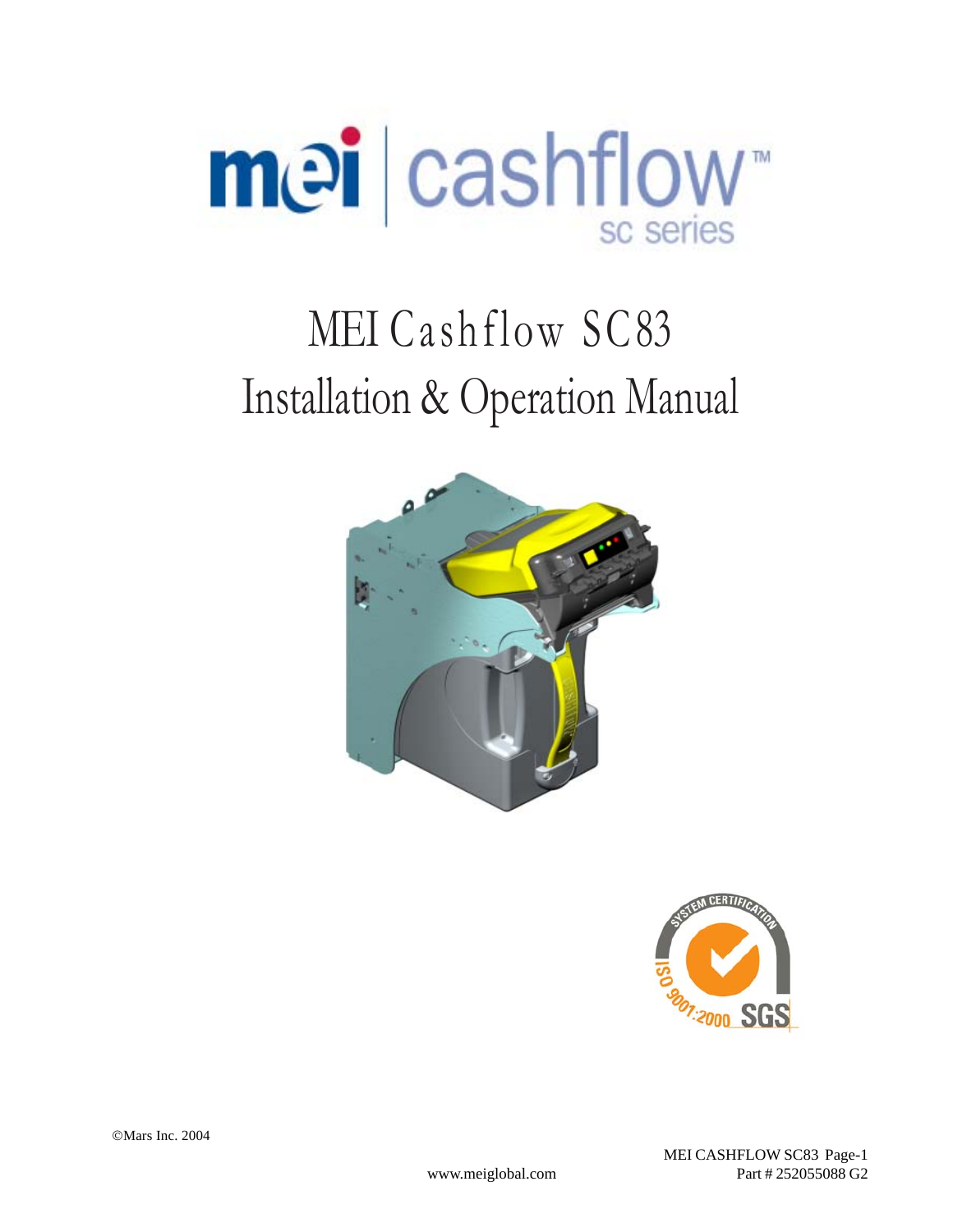

Eskdale Road, Winnersh Triangle, Wokingham, Berkshire, RG41 5AQ Tel: +44(0)1189 697 700 Fax: +44(0)1189 446 412

# **EC Declaration of Conformity**

Document Number: 20199-003110005-EC /G3

We, MEI, certify that the product described is in conformity with the following Directive(s):

89/336/EEC Electromagnetic Compatibility Directive

73/23/EEC Low Voltage Directive

Description of product: Cashflow SC Series Note Acceptors

The product has been assessed by application of the following standards:

| EN 60950-1         | 2001 | Information Technology Equipment - Safety - Part<br>1: Generic requirements.                        |
|--------------------|------|-----------------------------------------------------------------------------------------------------|
| <b>BS EN 55024</b> | 1998 | Information technology equipment - Immunity<br>characteristics - Limits and methods of measurement. |
| EN 55022           | 1998 | Information technology equipment - Radio disturbance                                                |

characteristics - Limits and methods of measurement.

Signed Individual Title R+D Director

Dated 29th Tune 04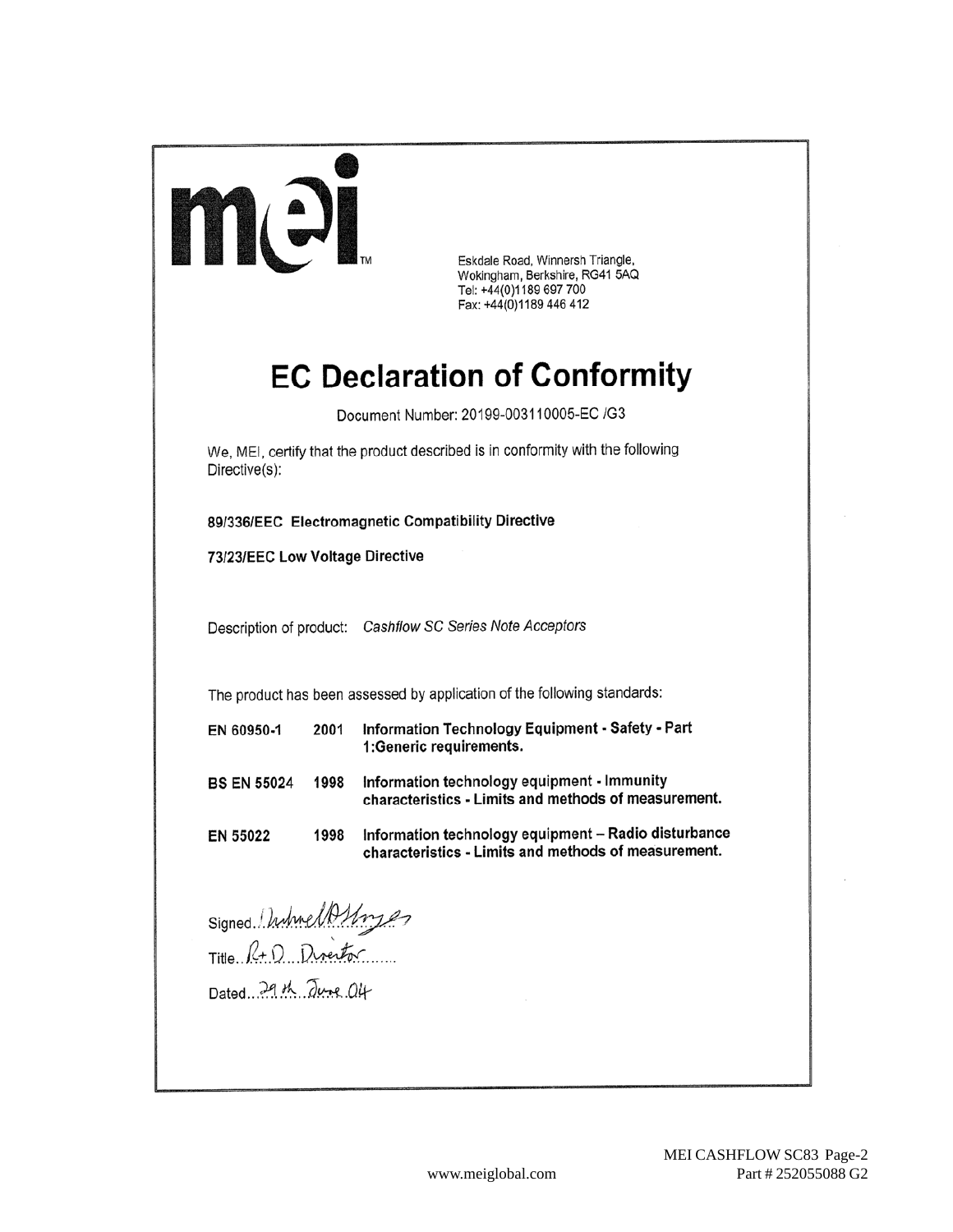#### National and International Standards Conformance

CashFlow® SC83 Series products operate at Safety Extra Low Voltage Level (SELV) as defined in EN60950 'Safety of Information Technology Equipment'. They may be designed into equipment complying with IEC950/EN60950 'Safety of Information Technology Equipment'.

CashFlow® SC83 Series products are of Class 2 construction.

#### **Dangerous Environments**

The CashFlow**®** SC83 Series must not be operated in the presence of flammable gasses, fumes or water.

#### **Product Disposal**

Do not dispose of any part of a CashFlow**®** SC83 Series by incineration.

Published by: Mars Electronics International Eskdale Road Winnersh Triangle Wokingham Berkshire RG41 5AQ United Kingdom

Internet: http://www.meiglobal.com

#### **©Mars Inc. 2004**

Except as permitted under the relevant local legislation, no part of this publication may be copied, transmitted, transcribed, or distributed in any form or by any means, or stored in a database retrieval system, or translated into any language (natural or computer), without the prior permission of Mars gistered trademarks. Copyright Mars Inc 2004.

#### **©Mars Inc. 2004**

MEI is a trademark of Mars, Inc. MEI reserves the right to change the product, product specifications at any time. MEI has made every effort to ensure that the information in this document is accurate. MEI disclaims any liability for any direct or indirect losses (how so ever caused) arising out of use or reliance on this information.



When installing the SC83XX into a host machine, turn off all power. When installing or removing the PROM observe all ESD precautions to prevent damage.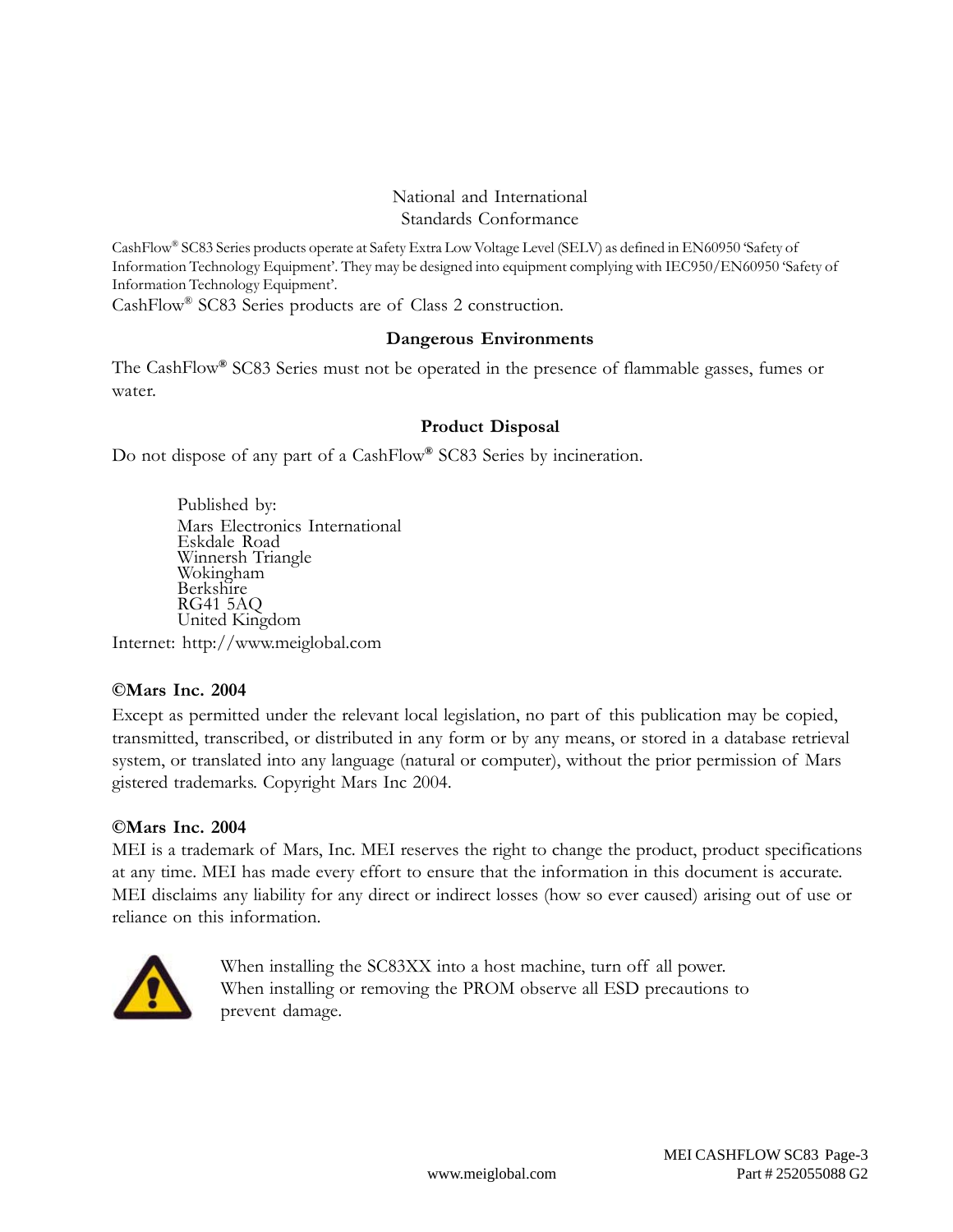# **TABLE OF CONTENTS**

# **OVERVIEW**

| <b>INSTALLATION AND REMOVAL OF COMPONENTS</b> |  |
|-----------------------------------------------|--|
|                                               |  |
|                                               |  |
|                                               |  |
|                                               |  |
|                                               |  |
|                                               |  |
| <b>UPDATING SOFTWARE</b>                      |  |
|                                               |  |
|                                               |  |
| <b>HARNESSING AND CONNECTORS</b>              |  |
|                                               |  |
|                                               |  |
| <b>MAINTENANCE</b>                            |  |
|                                               |  |
|                                               |  |
| <b>TROUBLESHOOTING</b>                        |  |
|                                               |  |
|                                               |  |
|                                               |  |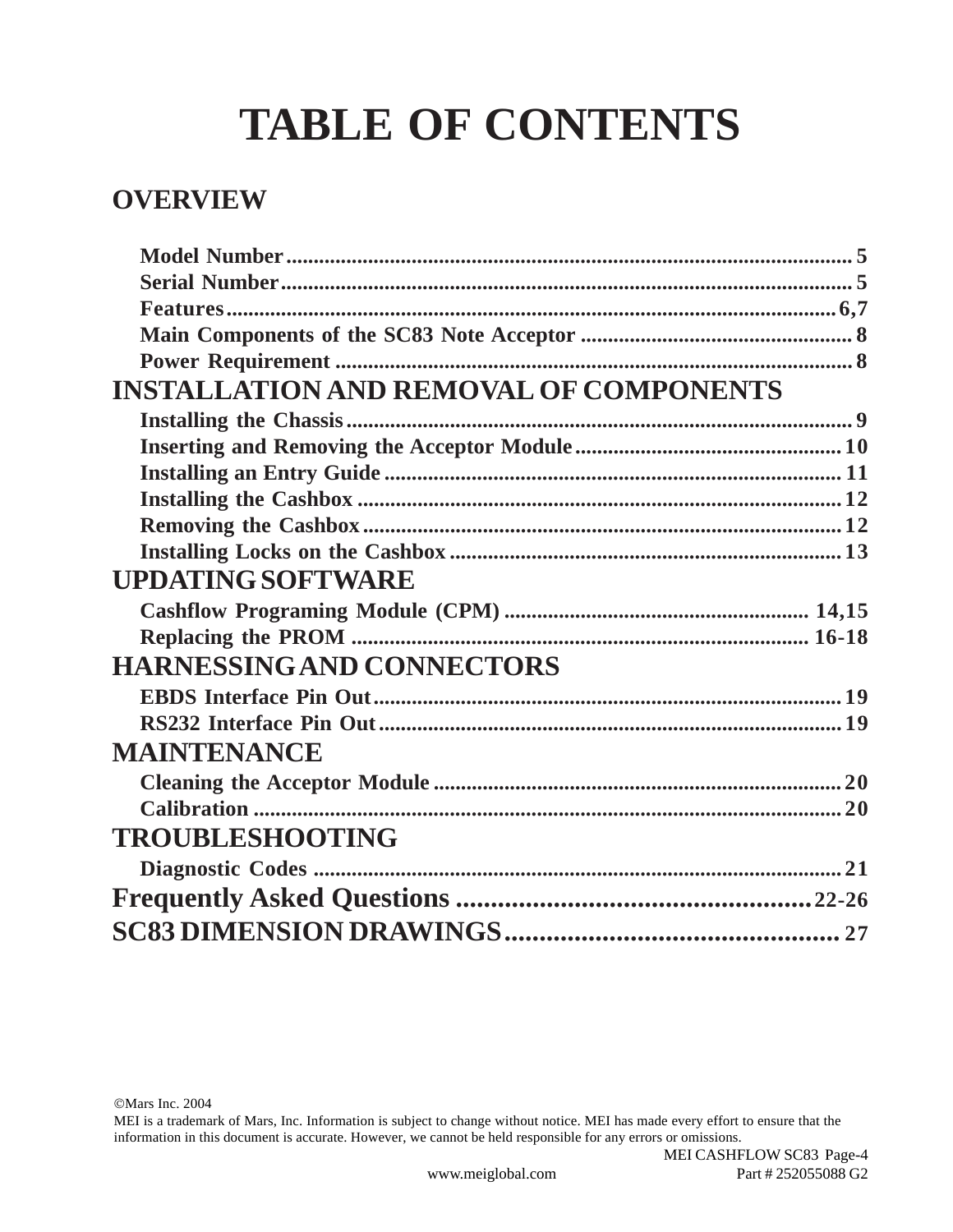### **Model Number**



*\* EBDS is a MEI protocol. EBDS stands for Extended bi-directional serial. Note: Other interfaces will also be supported.*

### **Serial Number**

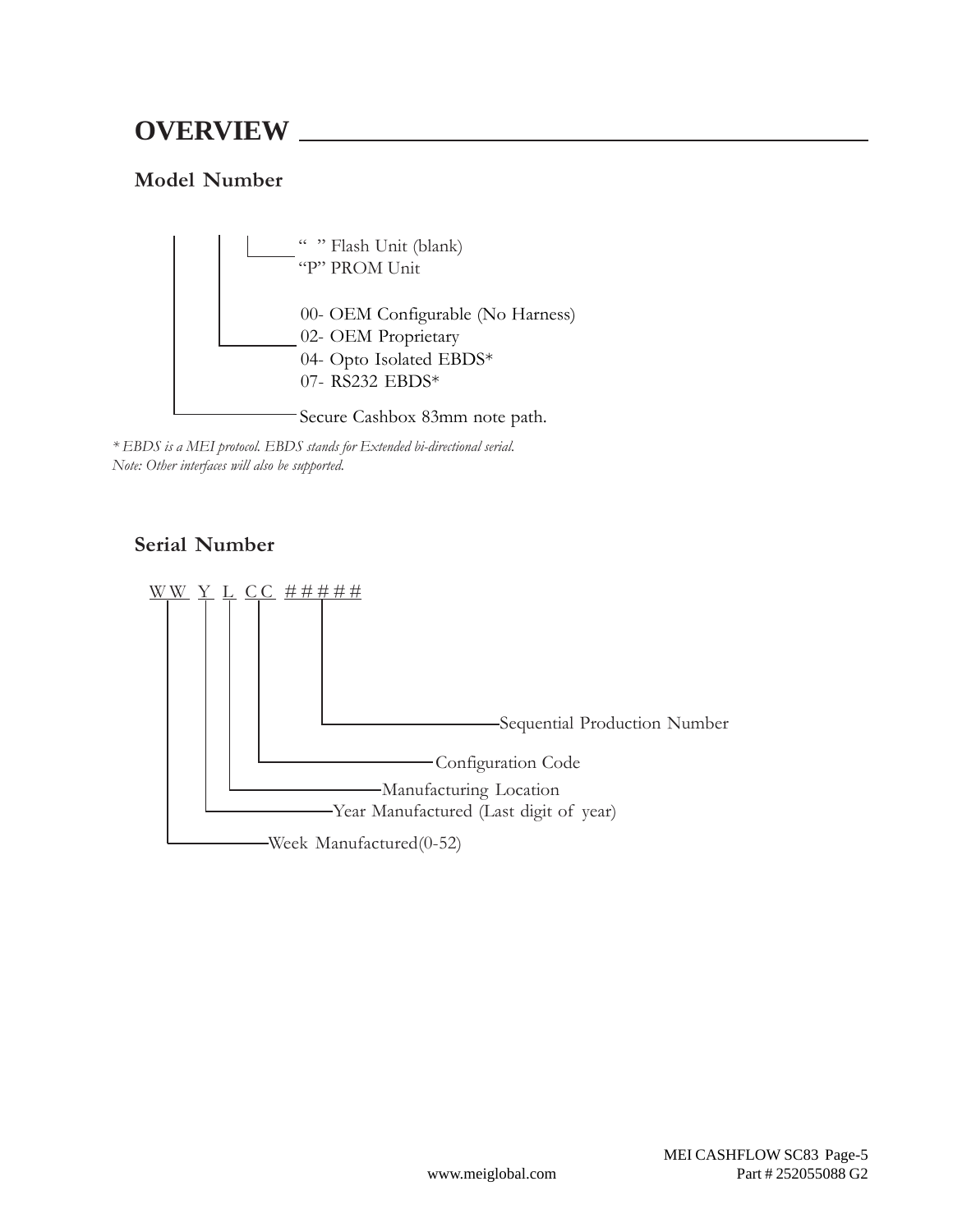l,

### **COMPONENTS**



www.meiglobal.com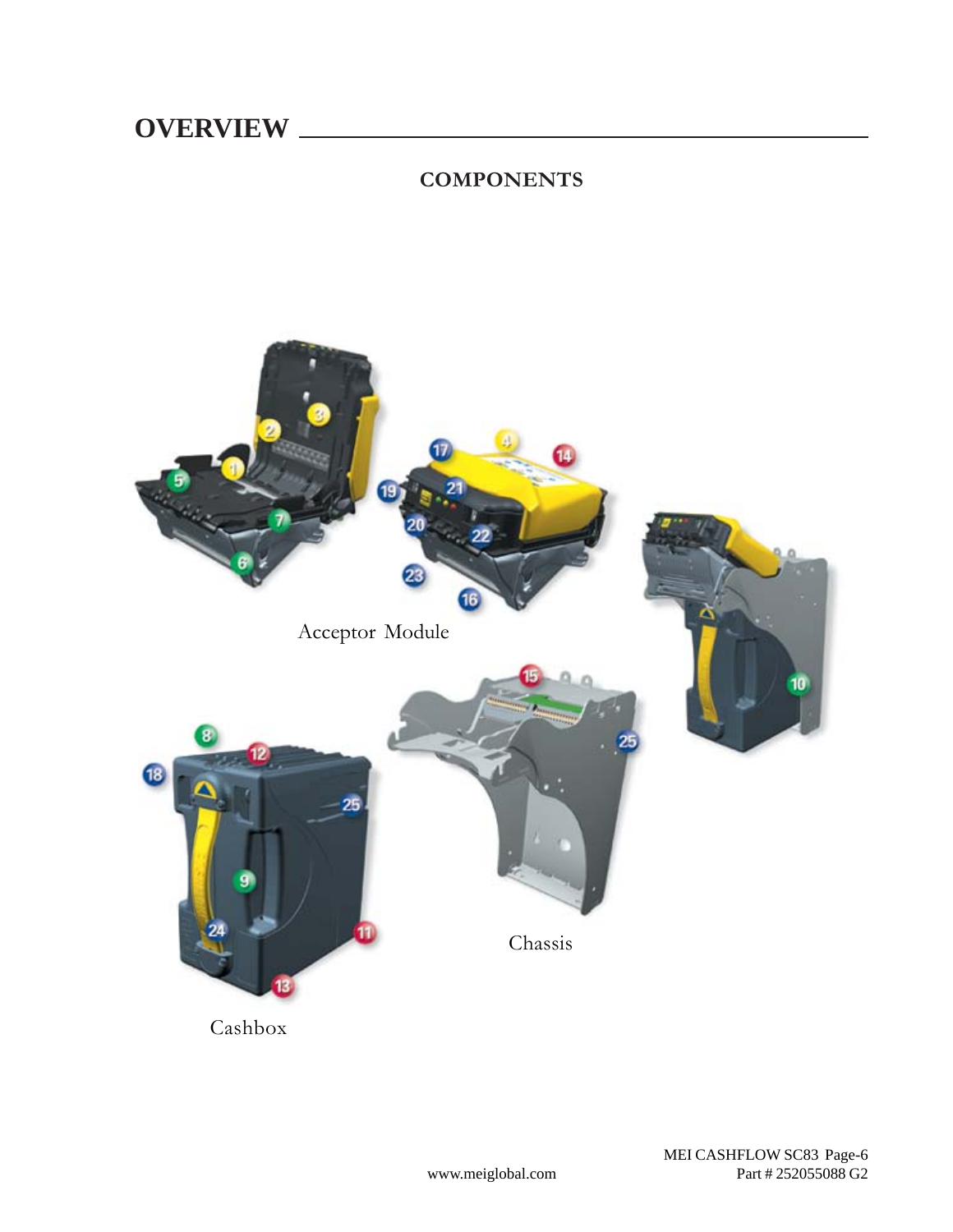# **Features**

- **1)** LIGHT BAR
- **2** LENSED RECEIVER
- **CUSTOM BAR-CODE READER**
- **100 MHZ DSP PROCESSOR**
- EARLY NOTE PICK-UP
- **6** SMOOTH SEALED NOTE PATH
- **7** DIRECT ROLLER DRIVE
- **8** RIDGES MATE WITH ACCEPTOR
- **II** INTERNAL DIRECT ROLLER DRIVE ELEVATOR
- 10 SHORT NOTE PATH
- **11** DURABLE WELDED PLASTIC EXTERIOR
- **12** RECESSED PLASTIC GEARS
- **B** DUAL LOCK CAPABILITY
- **14 COMMON ACCEPTOR MODULES**
- **15** PC STYLE EDGE CONNECTOR INTERFACE CARDS
- **16** ACCEPTOR RELEASE LATCH
- **17** NOTE PATH RELEASE
- **18** DISPUTE RESOLUTION WINDOW
- **19** ENTRY GUIDE & POWER MOUNTING
- 20 CONFIGURATION BUTTON NOT USED ON SC83 SERIES
- 21 DIAGNOSTIC LEDS SEE PAGE 18 FOR DETAILS
- 22 USB SERVICE PORT SEE PAGE 12 AND FIGURE 2 FOR DETAILS.
- 23 ACCEPTOR USER INTERFACE
- 24 FLEXIBLE HANDLE
- PASSIVE CASHBOX LATCHES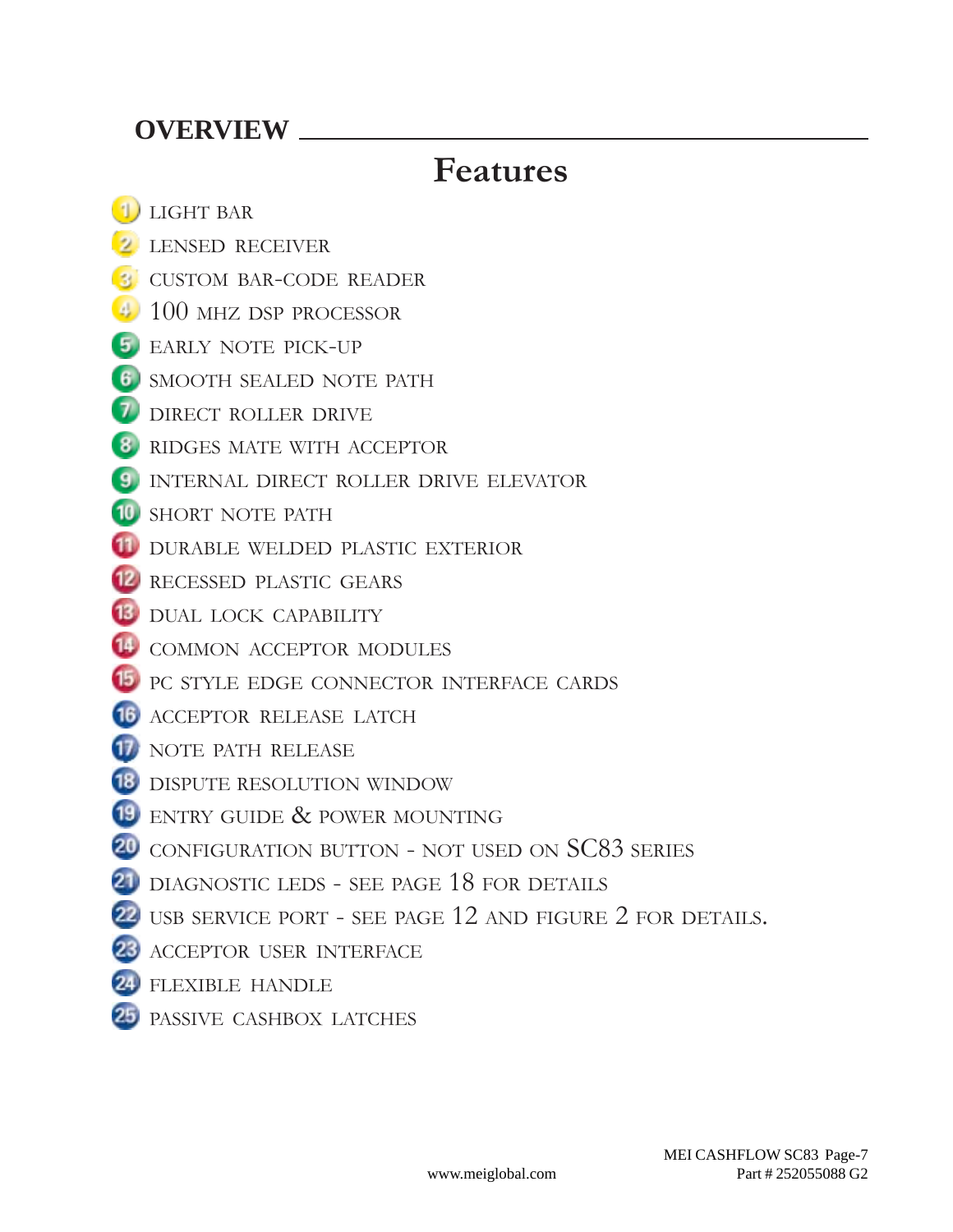## **Main Components of the MEI Cashflow SC83 Note Acceptor**

**The SC83 consists of three main components**



Cashbox/LRC Acceptor Module Chassis

The Acceptor Module and Cashbox are interchangeable with other identical SC83 models.

### **Entry guides for the SC83**

Not all entry guides fit in every machine. Your choice regarding entry guides will depend on machine specifications. Below are three entry guides that MEI currently manufactures. For customers who prefer to tool their own entry guide, please contact our technical department.



**Platform Entry Guide**



 **Universal Entry Guide**



**Coin Resistant Entry Guide**

### **Power Specification**

Input Voltage: +12-28 VDC Standby: 10 Watts Acceptance: Peak 30 Watts Stacking: Peak: 70 Watts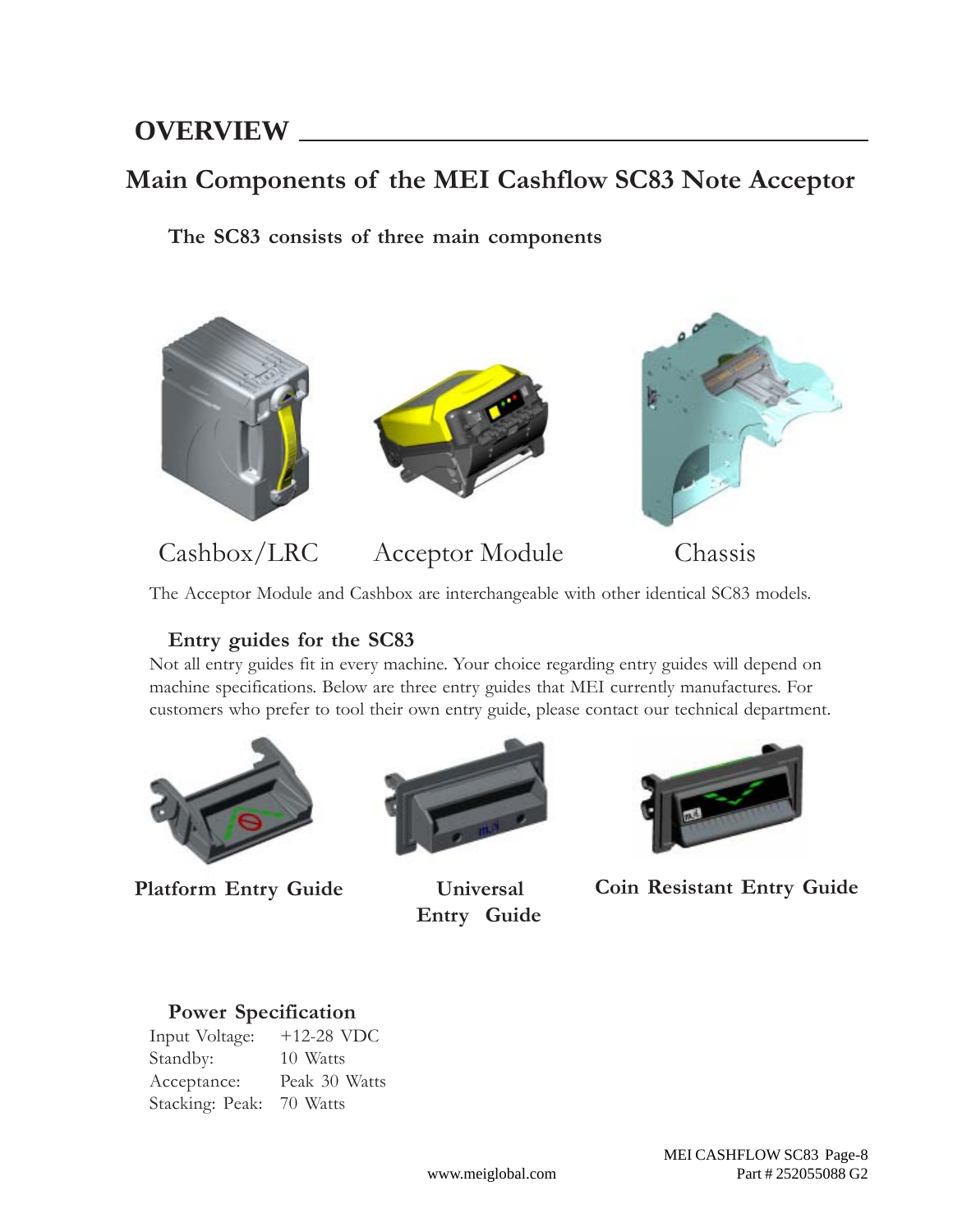#### *Note:* **Always power down machine prior to Installation.**

*The cashbox does not lock to the chassis. When you remove the unit from the container or when the unit is not installed in the machine, you must never carry the note acceptor by the handle of the cashbox. The cashbox may release causing the rest of the unit to fall and damage the chassis.*

### **Installing the Chassis**



*Note: If you have a custom configuration, you may need to contact our technical support group for assistance.*

• Once the connections are made, you will need to line up the locating holes on the bottom of the chassis with the machine's locating pins. Line up the mounting screw holes and insert M4 screws through several of the 10 mounting holes. There are three on each side of the chassis and four located on the back. Leave screws slightly loose until the entry guide is mounted and aligned with the machine door closed. Screws must not exceed a 6mm depth through the mounting plate, otherwise they may interfere with the removable cashbox.

#### **Earth Grounding Considerations:**

Use star washers when mounting the chassis via the back or side mounting options. If the side mounting option is selected, use the lower mounting holes with an M4 screw to ensure a bonded connection to the host machine.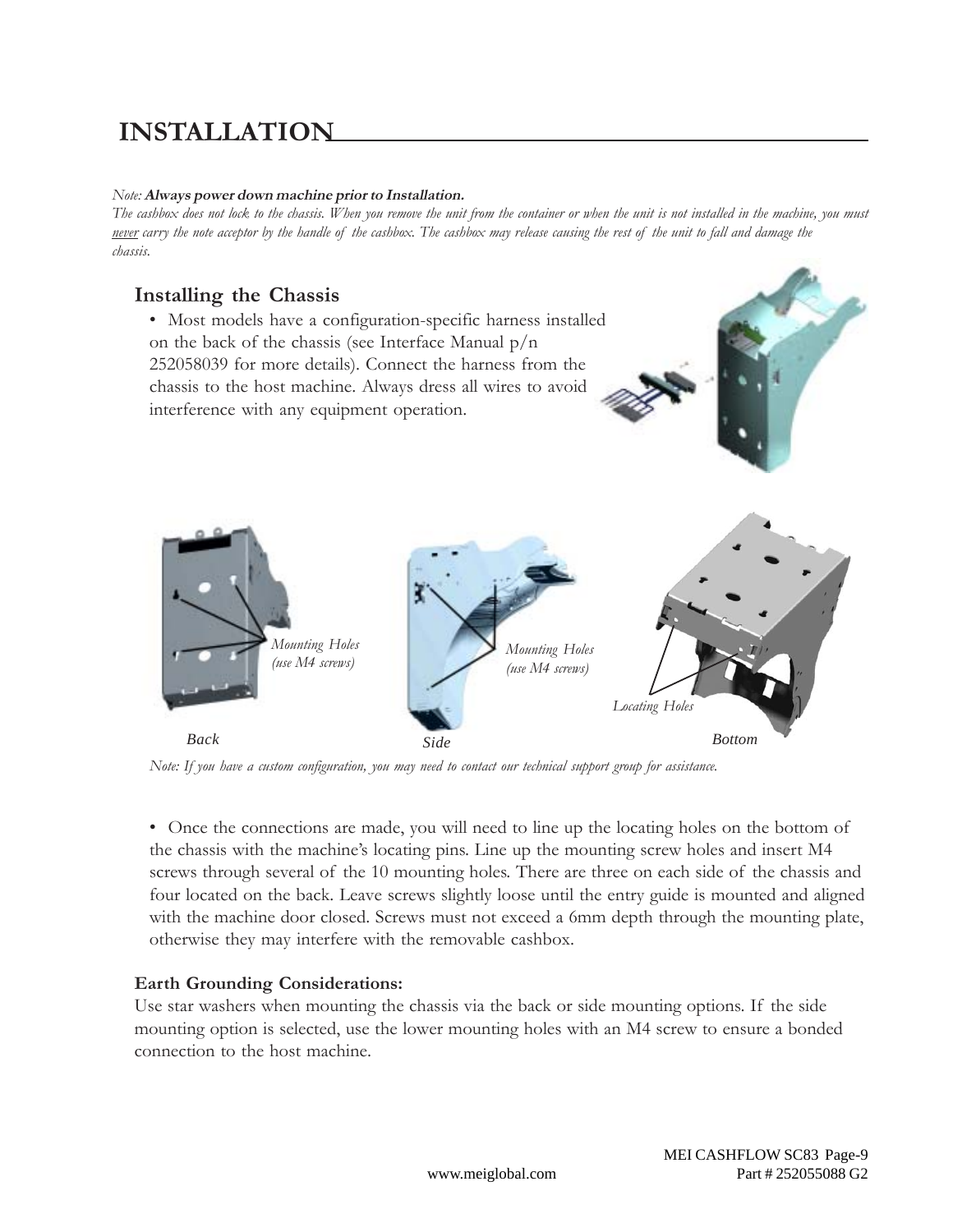### **Inserting and Removing the Acceptor Module**

• Insert the Acceptor Module so that the release lever locks into place. The acceptor should be firmly seated to ensure proper engagement of the locking feature.

• To remove the unit, pull upwards on the release lever located on the front of the Acceptor Module and pull away from the chassis.



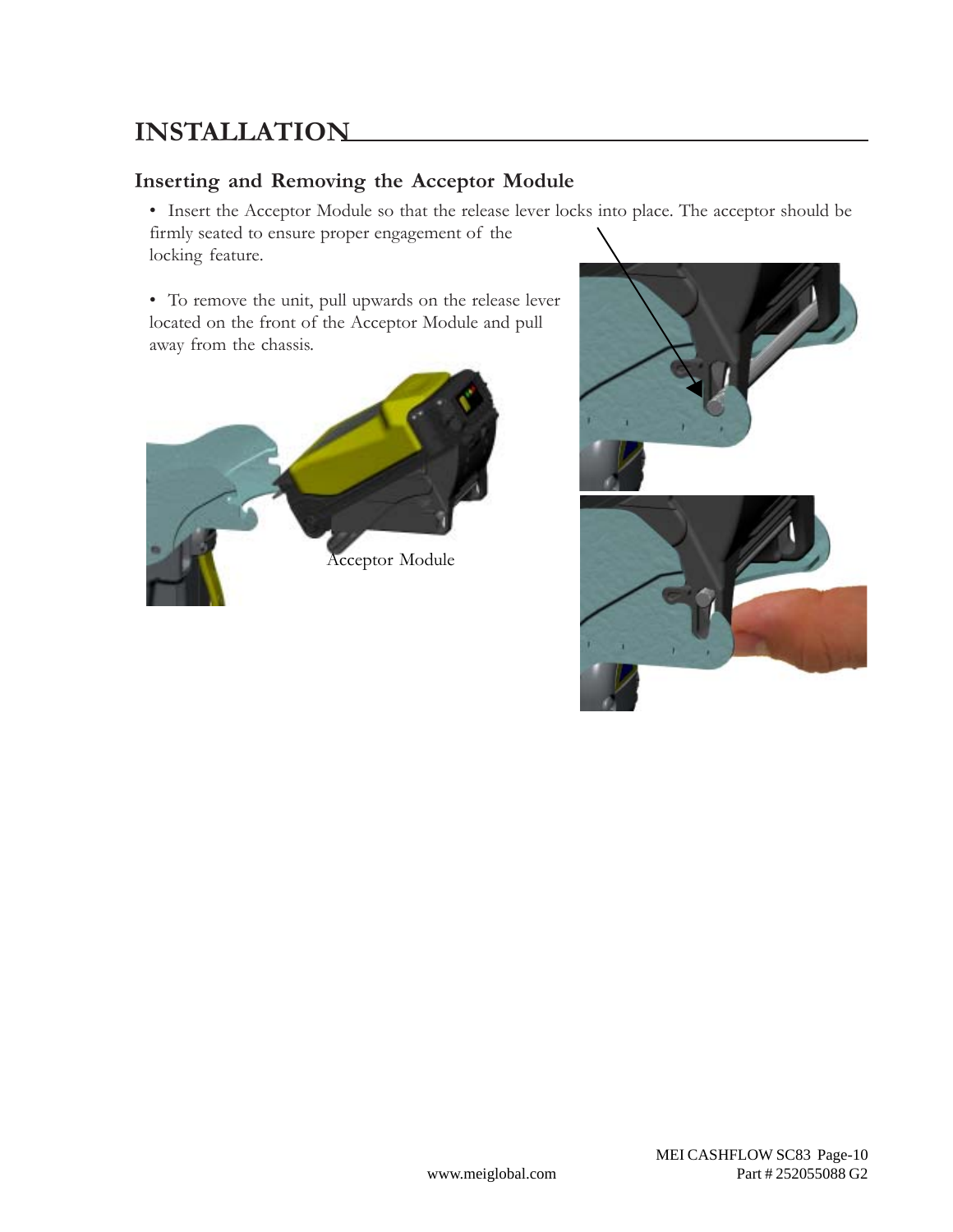### **Installing an Entry Guide**

• To install an entry guide, just slide it onto the acceptor module until it locks into place. No screws are required. If the entry guide has lights, you will have to first connect the harness from the entry guide to the eight pin connector located on the left hand side of the face of the acceptor module.

• Make sure that the entry guide is aligned so the machine door closes properly.



• Once the entry guide is aligned properly, remember to go back and tighten the screws on the chassis (refer back to chassis installation instructions).

• To remove an entry guide, slide a flat head screwdriver between the entry guide and the acceptor module. (as shown in the diagram on the right)



 MEI CASHFLOW SC83 Page-11 www.meiglobal.com Part # 252055088 G2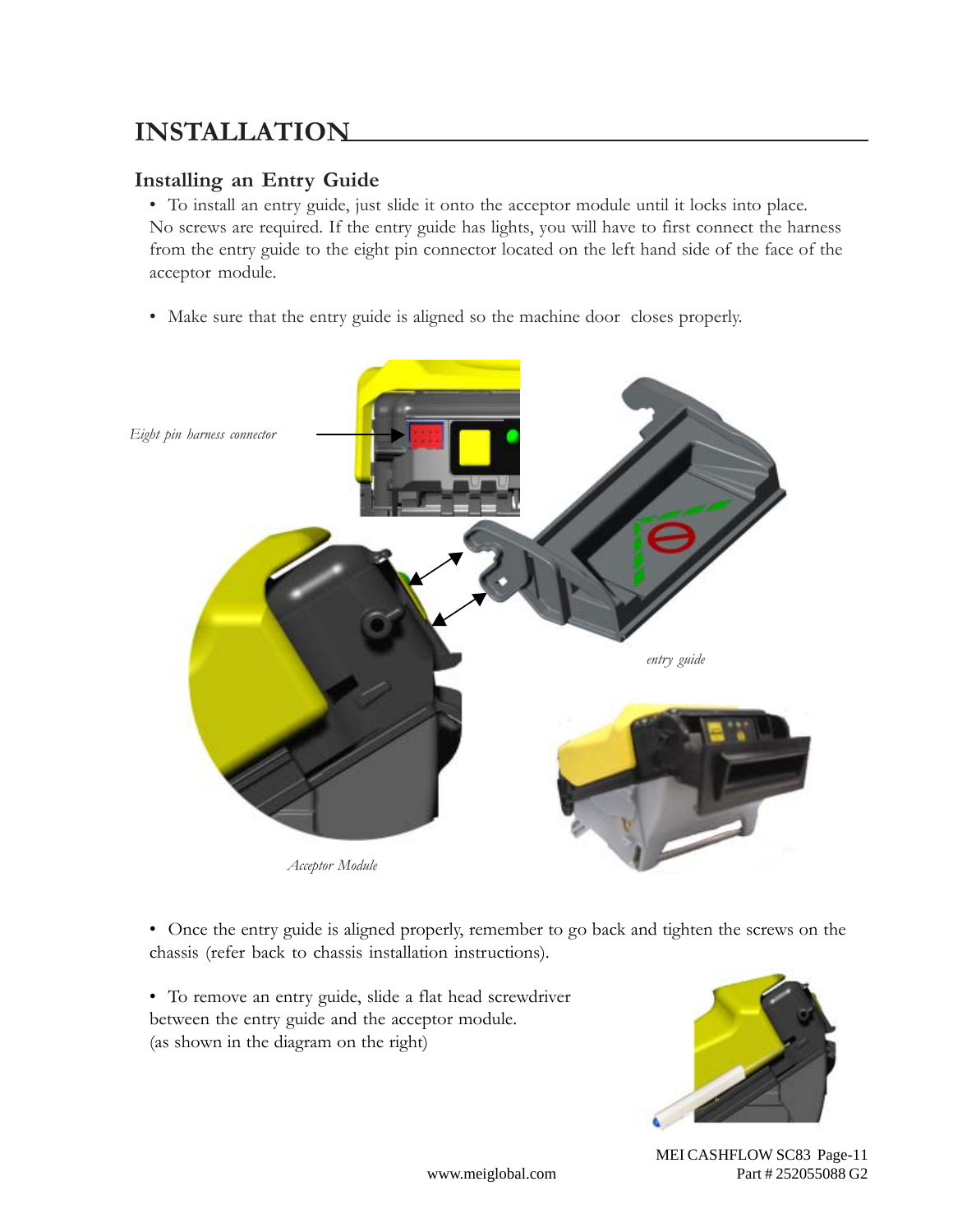### **Installing the Cashbox**

• With the chassis mounted securely to the machine, you may now insert the cashbox into the chassis. The cashbox has slots on both sides that will guide it into the chassis. When you insert the cashbox, you will feel some resistance from the two springs inside the chassis. Make sure to insert the cashbox all the way in so that the rear of the cashbox is flush against the chassis wall.



### **Removing the Cashbox**

• When the note acceptor is installed in a machine, you just need to grab the yellow strap on the



cashbox and pull firmly to release it. The cashbox does not lock on to the chassis.

• To remove the cashbox when the unit is not installed, grab on to the yellow handle and place your thumb on the chassis where indicated in this diagram. Placing your thumb at this location will give you sufficient leverage to remove the cashbox.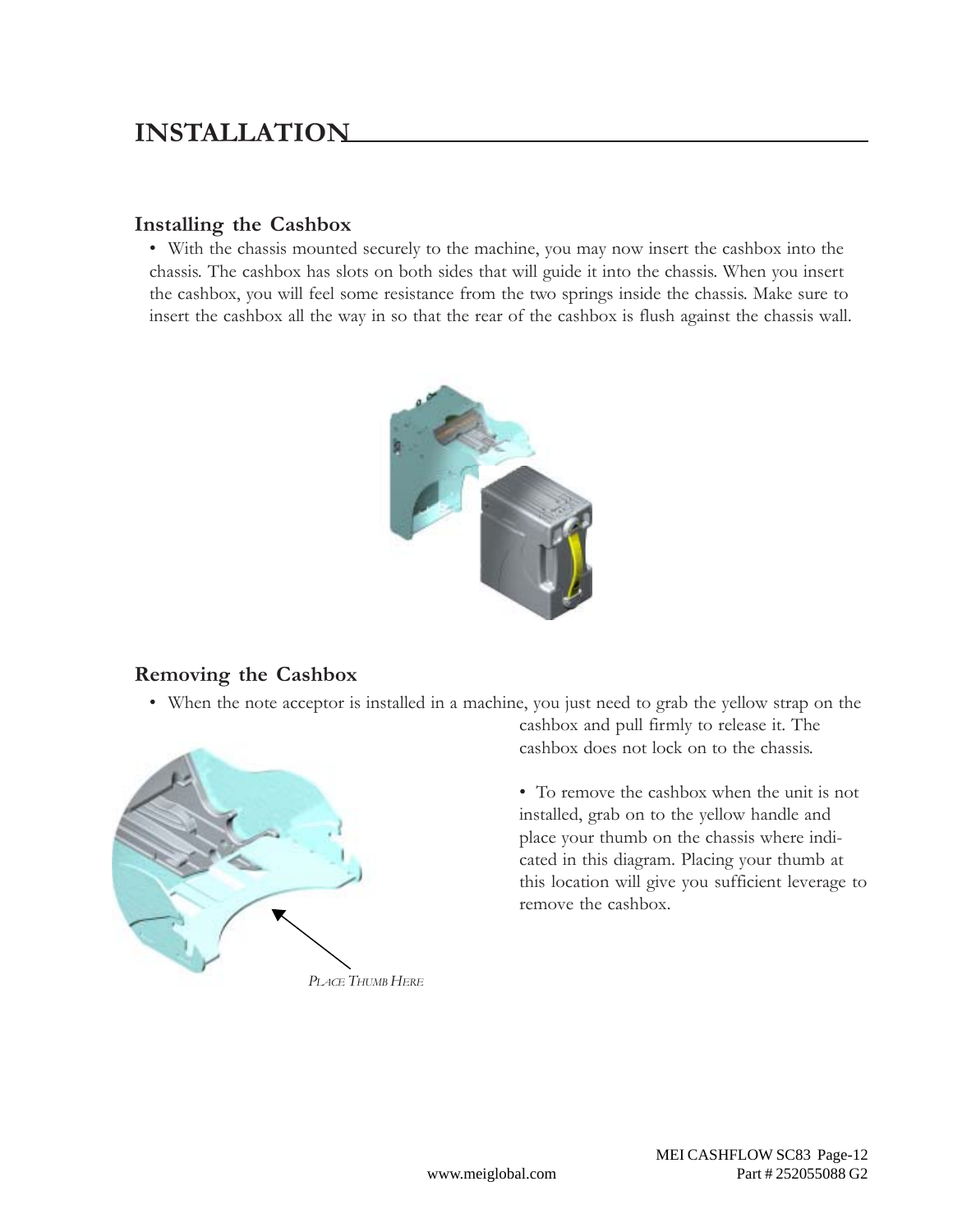### **Installing Locks on the Cashbox**

The cashbox may be fitted with either one or two security locks. The product is designed to accept locks from a range of manufacturers including: -

Medeco Kaba Abloy VSR Miwa Duo ILCO

Standard 5/8" and 1-1/8" formats are supported. There is a significant variety of lock designs, and spacer washers may be required for some lock types. Locking hasps are shipped with every cashbox. Contact MEI for cashbox lock specifications.

Locks vary greatly in price, security, keying policies, etc. The customer is responsible for selecting a lock with performance that is fit for the intended purpose. MEI does not test or endorse any specific brand of lock for security characteristics. For applications requiring NO locks, a nonsecure "slam" latch is available: MEI Part Number 252260001P1/P12 NLC CASHBOX LATCH.

When only one lock is used, the remaining blank hole does not give access to the contents of the cashbox. However, some jurisdictions may require a blanking plug. Contact MEI for assistance in obtaining a suitable plug.

*Unlock Unlock*

When two locks are installed, they must rotate in opposite directions. See the figure below.

*Bottom View of Cashbox*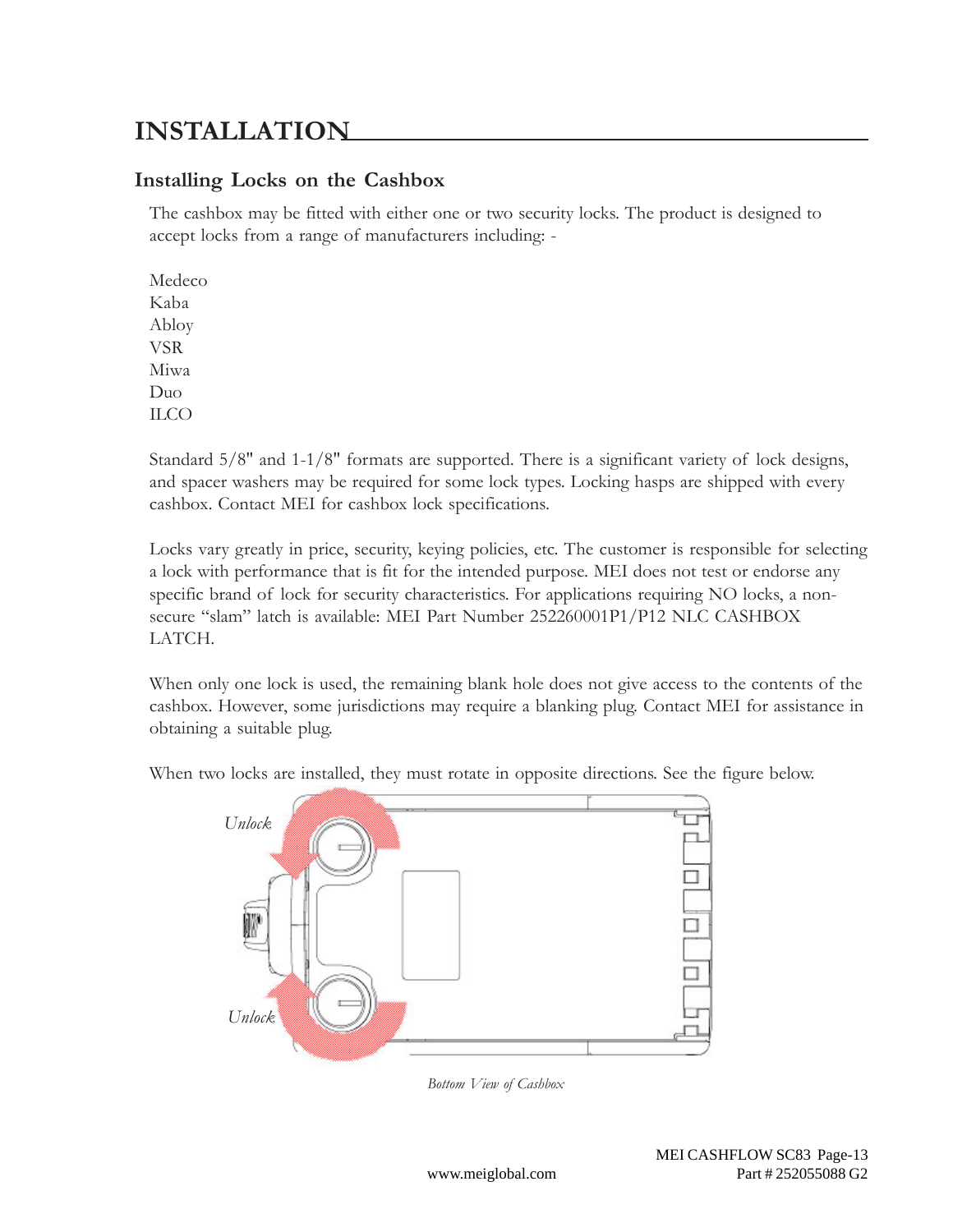There are two ways of updating the software of a Cashflow SC83 note acceptor.\*

1) Via a hand held device called the Cashflow

Programming Module (CPM).

2) By replacing the programmed PROM (Chip Change).\*

# **Cashflow Programming Module**

### C**onnecting the CPM to the CASHFLOW SC83**

 1. Locate the two USB ports located on the top of the Cashflow Programming Module (See fig. 1 below).

2. Plug the type A end of your USB harness to the USB type A port of the **CPM**. Plug the type B end of the same USB harness into the USB type B port of the **Cashflow SC83.** (see fig.2).





fig.1 (CPM)

download button





*\*Note: Once a PROM (chip) is installed, the note acceptor can no longer be programmed via the programming module (CPM). Installation of a PROM will disable the ability of the programing module (CPM) to communicate with the note acceptor. Future software changes can only be made by replacing the PROM (chip change).*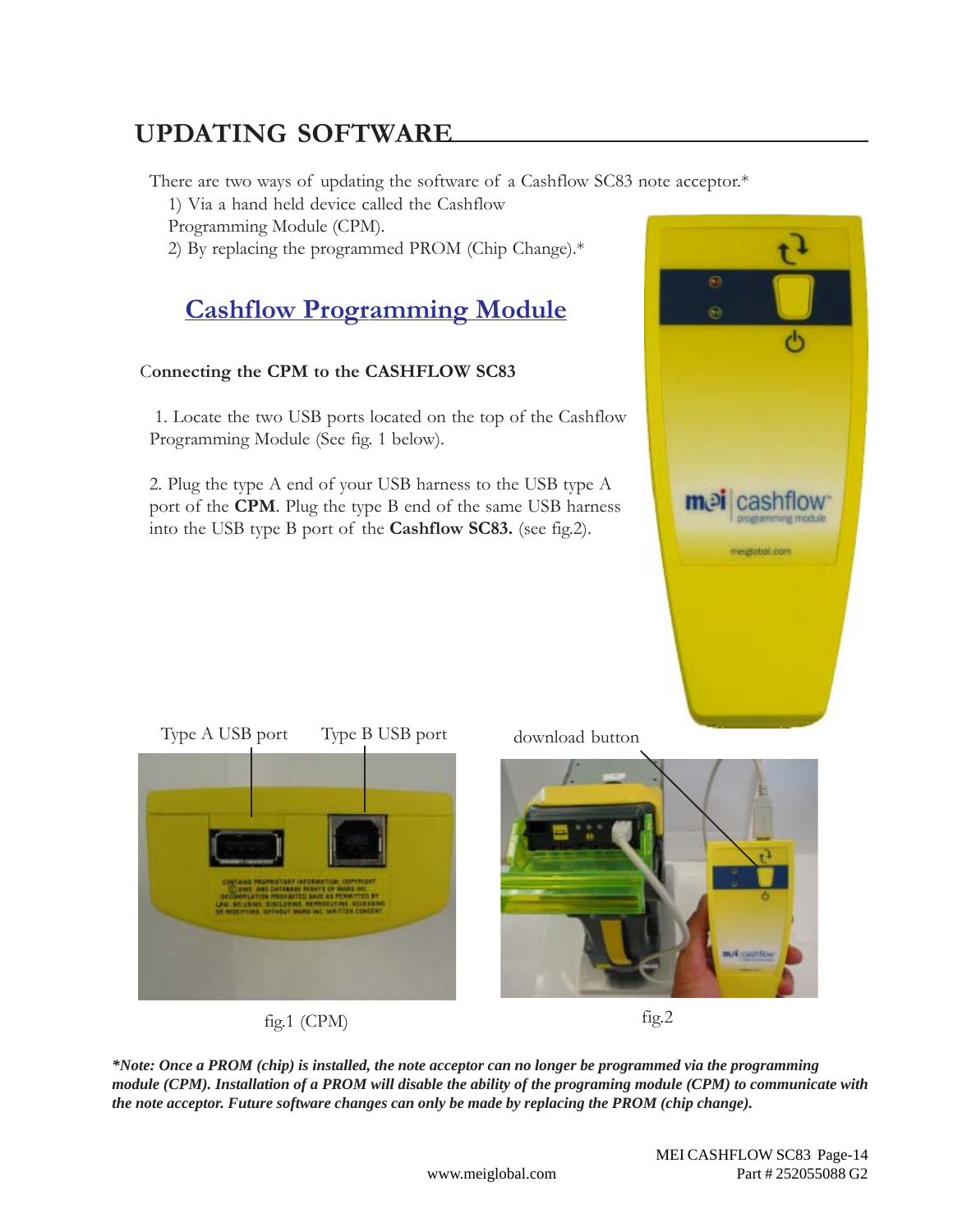#### **CPM Downloading Procedure**

1. After connecting the CPM to the Cashflow SC83 via the USB interface (refer to previous page illustration), you are now ready to start the download procedure.

2. Press the square download button located on the front of the CPM. (see fig.2 on previous page)

3. When downloading, the CPM will have a solid green and a flashing red LED, indicating the CPM is busy. Once the dowload is complete, the LED on the CPM will change to solid green and a solid red, indicating a successful download. The note acceptor will perform a run and stack and the the LEDs on the CPM will turn off.

4. Disconnect the USB harness from the Cashflow SC83 once the LEDs on the CPM are off.

5. Once dowload is complete, the Cashflow SC83's diagnostic LEDs will flash five times green continuously until communication between the note acceptor and the machine is re-established.



**Diagnostic Codes For The CPM**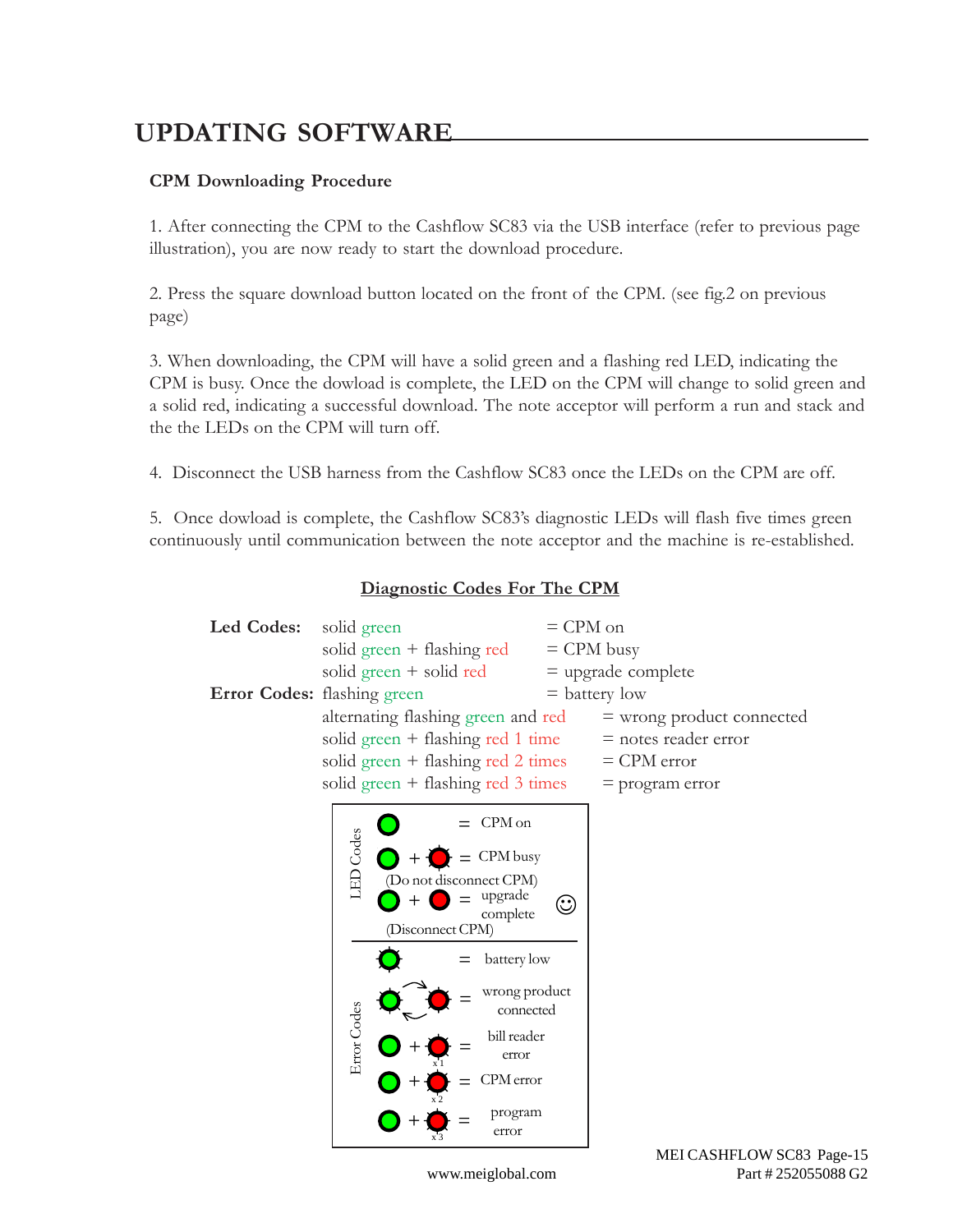# **Replacing the programmed PROM (Chip Change)**

This is not necessary for all applications, but only those that occur in jurisdictions requiring PROM to be installed.

Note: As soon as even one PROM has been installed into an acceptor module, the acceptor module will not be able to be re-programmed with a CPM. To re-program an acceptor module that has had a PROM installed, you MUST change or insert a new PROM (perform a chip change). When power is re-applied, the Acceptor module will be re-programmed from the PROM.

1. Remove the acceptor module from the chassis. (Instructions on how to remove it are on page 10).

2. Open the acceptor module by placing the palm of your hand on the front of the module and placing your fingers around the top of the yellow cover as shown in the diagram below. Pull the cover toward your hand and then lift up, opening the module head fully.



3. Remove the yellow cover from the acceptor module by turning the acceptor module so that the top of the cover is facing you. Wedge the tips of your fingers underneath the left and right front top corners of the yellow cover. Lift the cover's corners out and then back toward you to release the cover. The cover will be released once the cover has cleared the black ramps as shown in the diagram below.



4. Once the yellow cover is released in the front, slide it back and remove it.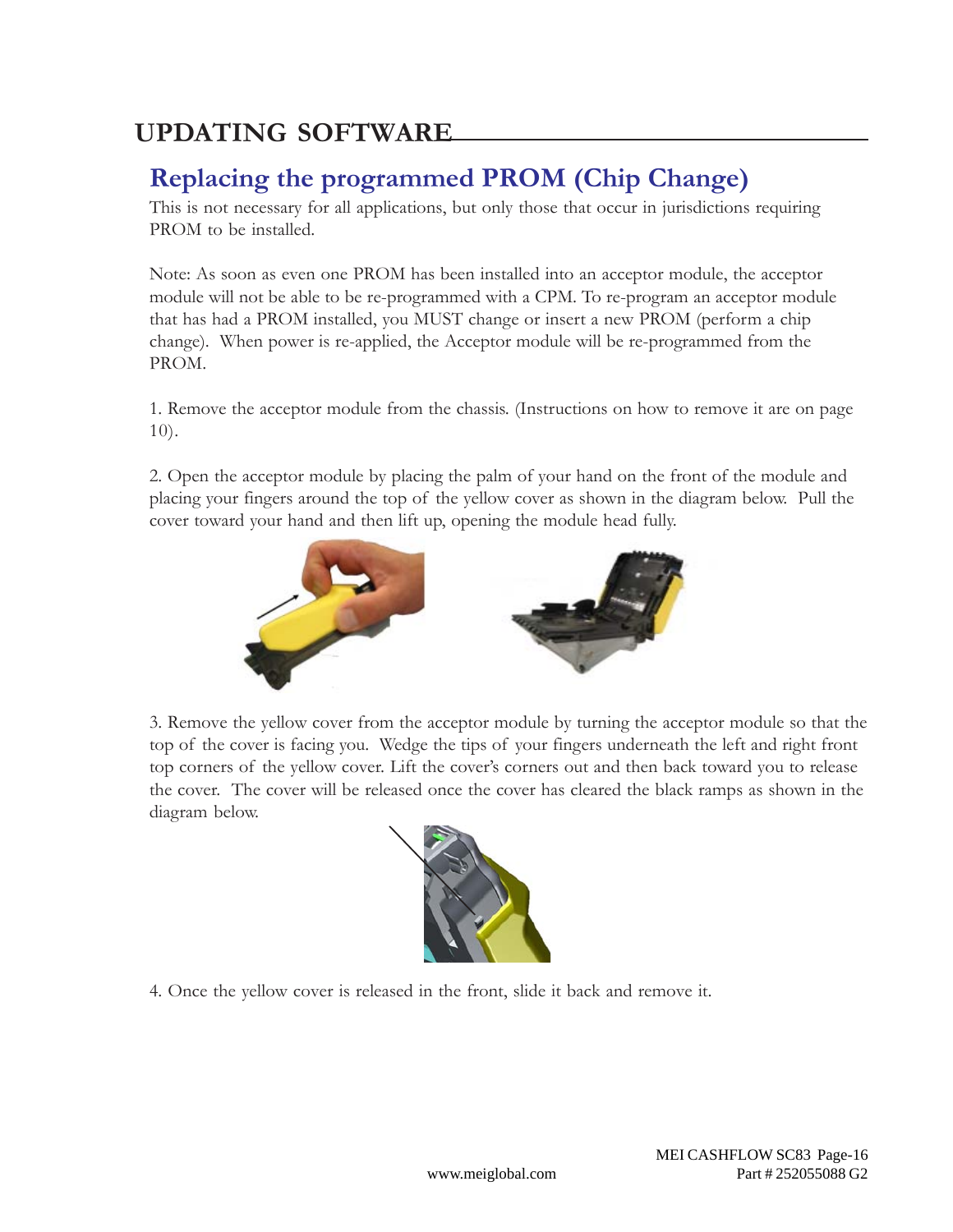# **Replacing the programmed PROM** (Continued).

5. You may now remove the PROM using a PLC puller.



6. Insert the new PROM.

### Replacing the yellow cover

*Note: To install the yellow cover, the acceptor module must remain open.*

7. To re-install the yellow cover, align the cover back to the position shown below.



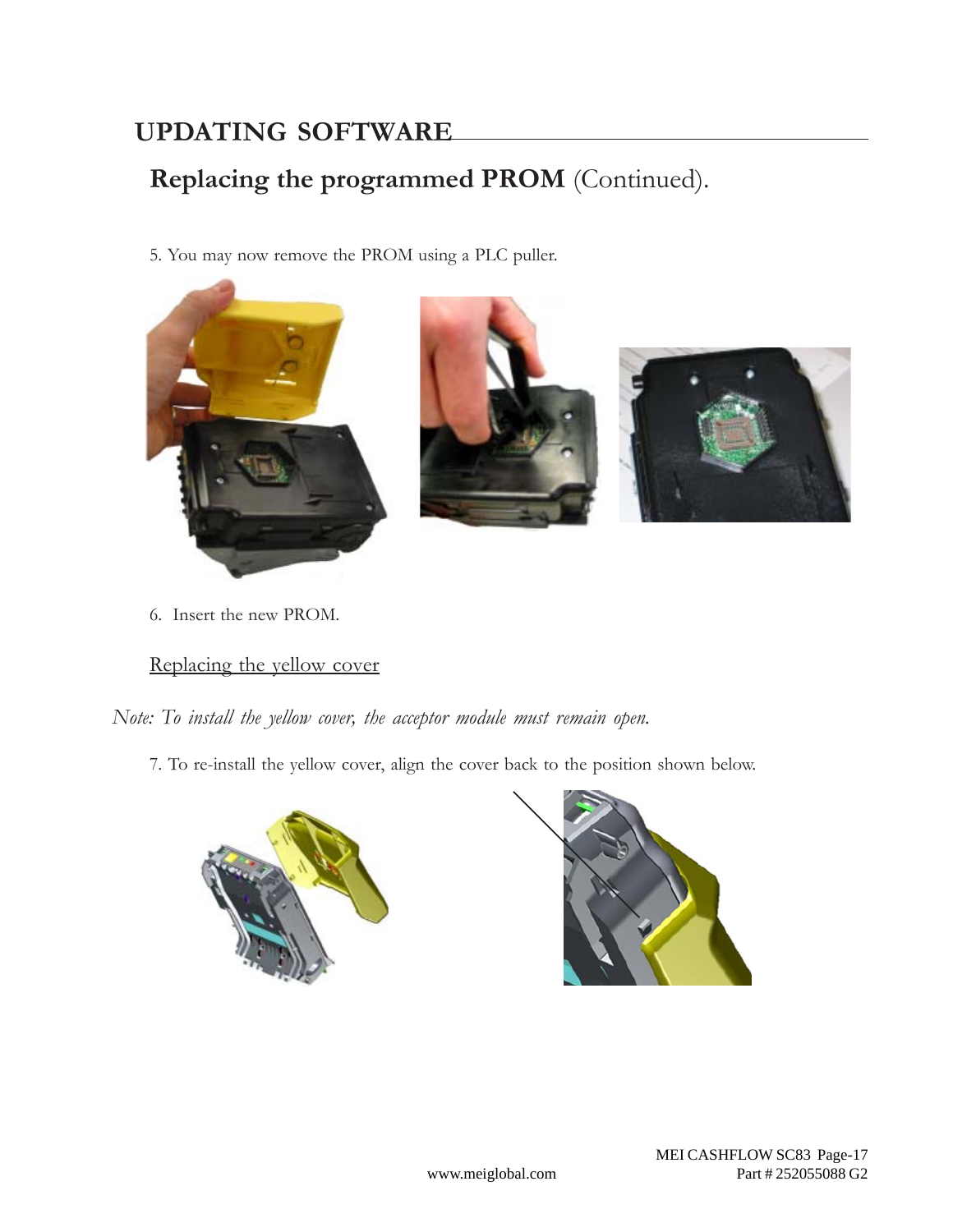# **Replacing the programmed PROM** (Continued).

8. Once in position, move the yellow cover forward (as if you were opening the acceptor module) until the cover locks into place.





9. Close the acceptor module and re-install it into the chassis.

10. If the power is on, the unit will power up and perform a run and stack.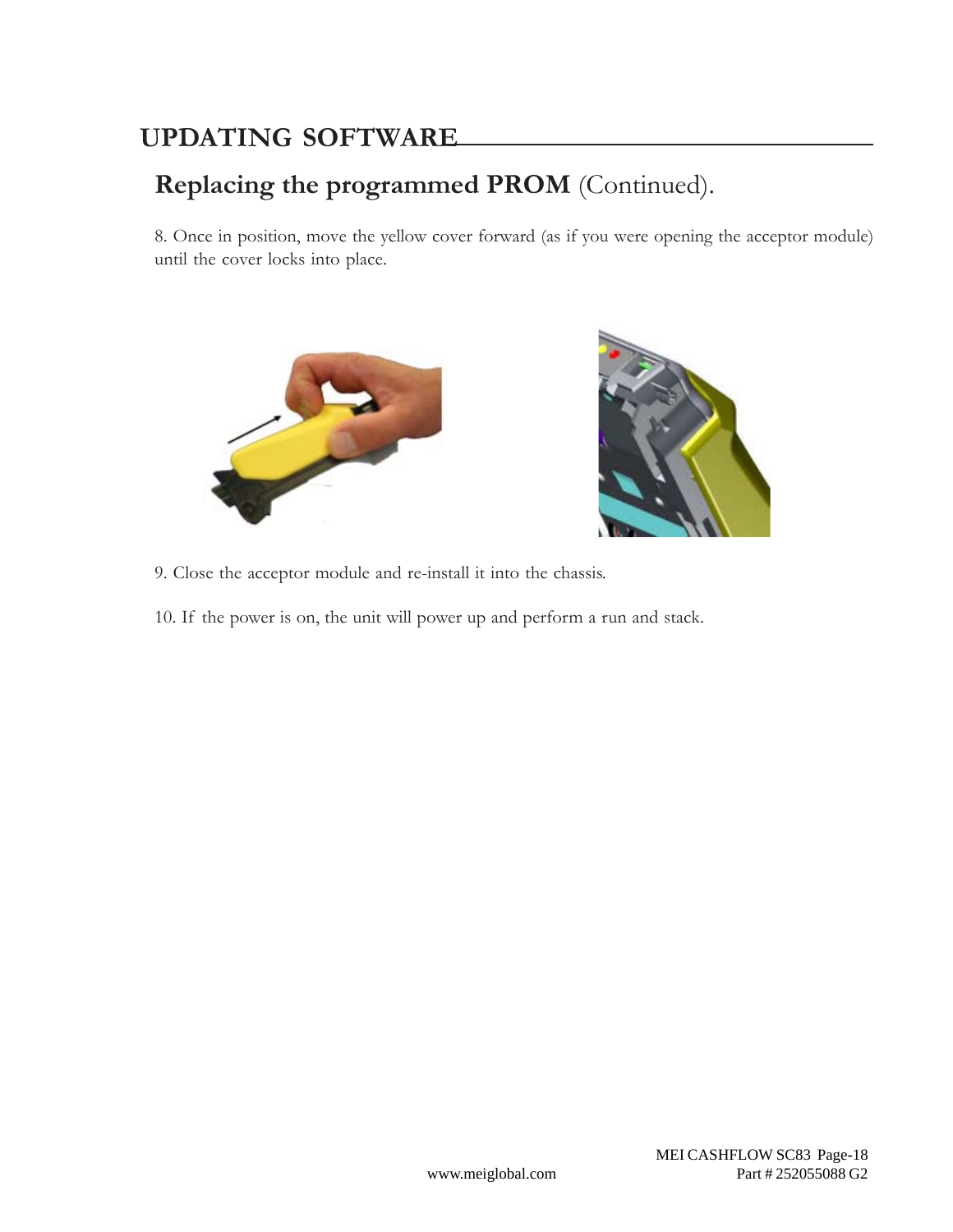### **HARNESSING AND CONNECTORS**

### **EBDS Interface Pin Out**

*Note: Some SC83 units will come with connectors that are "OEM-Specific." Please refer to the host machine manual for pinout and connector information.*

Cashflow™ SC83 note acceptors with an EBDS Interface will have a harness with a 12-pin connector. Latch Pin



12-Pin Chassis Docking Station Connector (End View)

|                |               | <u>JCOJUT</u><br><b>NOZUL LIDIUS VEISIUII</b> |                    |
|----------------|---------------|-----------------------------------------------|--------------------|
| Connector Pin# | Wire Color    | Signal                                        | P <sub>2</sub> pin |
| 1              | White         | External Inhibit                              | 10                 |
| 2              | Gray          | Bezel LED drive                               | 12                 |
| 3              | Not Populated |                                               |                    |
| $\overline{4}$ | Yellow        | Out of Service                                | 11                 |
| 5              | Blue          | $G$ round <sup>2</sup>                        |                    |
| 6              | Pink          | RS232 EBDS RXD <sup>1</sup>                   |                    |
| 7              | Blue          | Power - $2$                                   | B                  |
| 8              | Purple        | LED Supply                                    | 9                  |
| 9              | Not Populated |                                               |                    |
| 10             | Not Populated |                                               |                    |
| 11             | Green         | $Power +$                                     | 1 & A              |
| 12             | Tan           | RS232 EBDS TXD <sup>1</sup>                   | K                  |

### **SC8307 RS232 EBDS version**

**NOTES: <sup>1</sup>** RXD refers to input to the note acceptor. TXD is an output.

Pins 7 and 5 are tied with a loop of wire in back of the 12-pin connector.

### **SC8304 Opto Isolated EBDS version**

| Wire Color    | Signal                    | P <sub>2</sub> pin |
|---------------|---------------------------|--------------------|
| White         | Aux A                     | 14                 |
| Gray          | LED-                      | 12                 |
| Red           | V opt                     |                    |
| Yellow        | V ret                     | 3                  |
| Blue          | $G$ round <sup>2</sup>    | 2 & B              |
| Pink          | <b>Isolated Reset</b>     | 6                  |
| <b>Black</b>  | Aux B                     | 15                 |
| Purple        | $LED +$                   | 8                  |
| <b>Brown</b>  | Isolated TXD <sup>1</sup> |                    |
| Orange        | Isolated RXD <sup>1</sup> | 5                  |
| Green         | $Power +$                 | 1 & A              |
| Not Populated |                           |                    |
|               |                           |                    |

**NOTES: <sup>1</sup>** RXD refers to input to the note acceptor. TXD is an output.

Pins 12 and 5 are tied with a loop of wire in back of the 12-pin connector.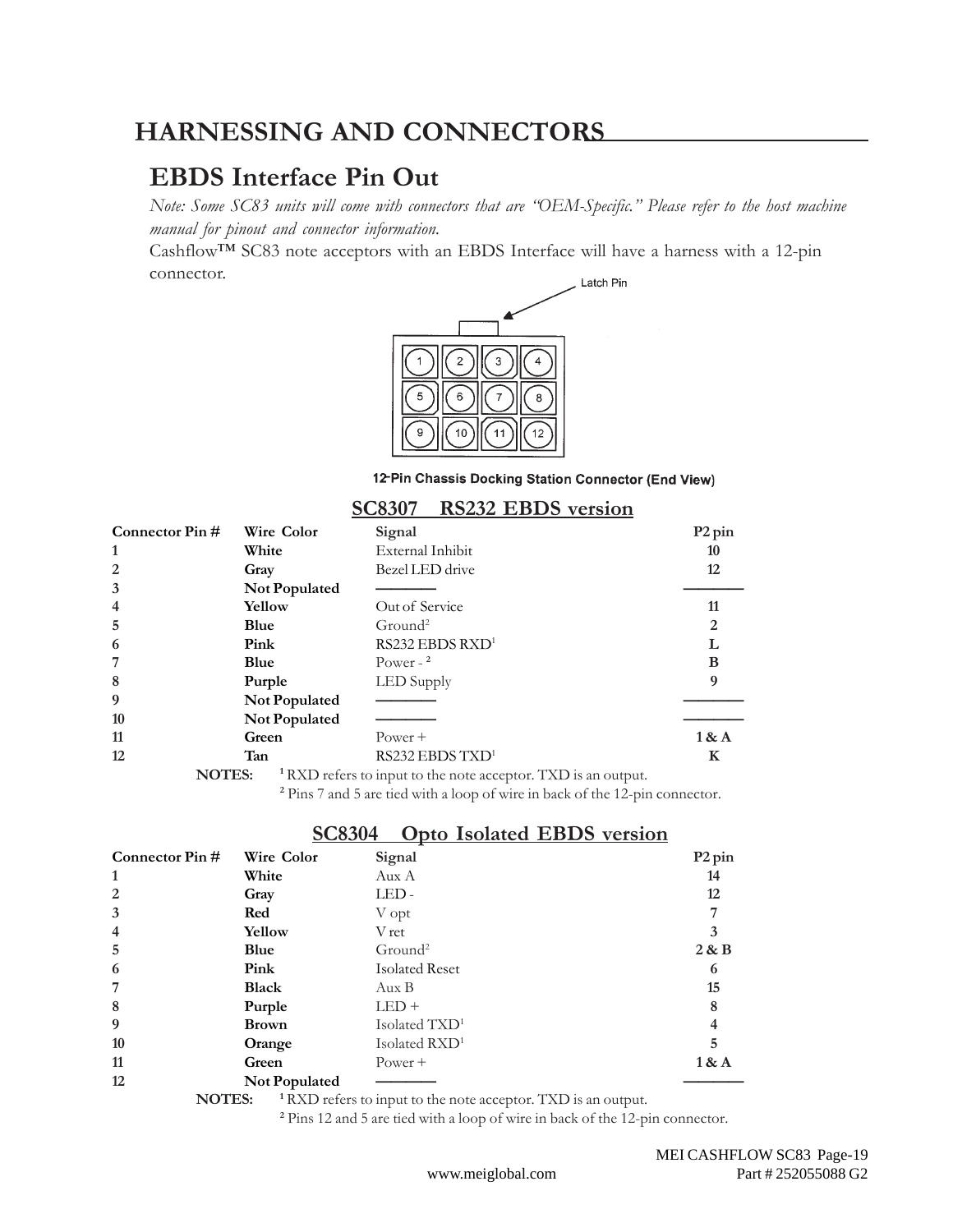### **Non Committed Contacts**

Depending on the desired interface, the SC83XX may be supplied with one or two sets of non committed contact leads for OEM use. The contacts are rated at 125VAC, 5AMPs Maximum. Wire connections are as follows:

|     | Black   OEM SW1 or 2, COM |
|-----|---------------------------|
|     | White   OEM SW1 or 2, NC  |
| Red | OEM SW1 or 2, NO          |

Periodic maintenance can improve the performance and extend the working life of a note acceptor. Additional attention may be required if the note acceptor becomes inoperable due to a jammed object or acceptance rates fall below normal.

### **Cleaning the Acceptor Module**

**Maintenance**

*Note: You must remove the acceptor module from the chassis to open the front sensor area. Forcing the note path open without removing the acceptor module from the chassis will damage the unit. Remember to turn off the machine (as per machine manufacturer) when performing any cleaning.*

- Remove the acceptor module from the chassis. (Instructions on how to remove it are on page 10).
- Open the acceptor module by placing the palm of your hand on the front of the module and placing your fingers around the top of the yellow cover as shown in the diagram to the right. Pull the cover toward your hand and then lift up, opening the module head fully.
- Clear the note path area of any foreign objects.
- Wipe the note path and sensor areas as needed with a soft damp cloth. For stubborn dirt, a small amount of mild non-abrasive soap may be added to the water before dampening the cloth. Make sure no streaks or residual soap remain on the note path.

*Note: SC83 does not require the use of a cleaning card. Never use a petroleum-based product to clean this device! Petroleum based products will damage the note path. Mild non-abrasive soap is preferred over alcohol.*

### **Calibration**

The SC83 series note acceptor was designed not to require calibration. Thus, the unit has no switch settings or calibration mode that allows a user to perform a calibration. Calibration may only be performed by MEI trained technicians.





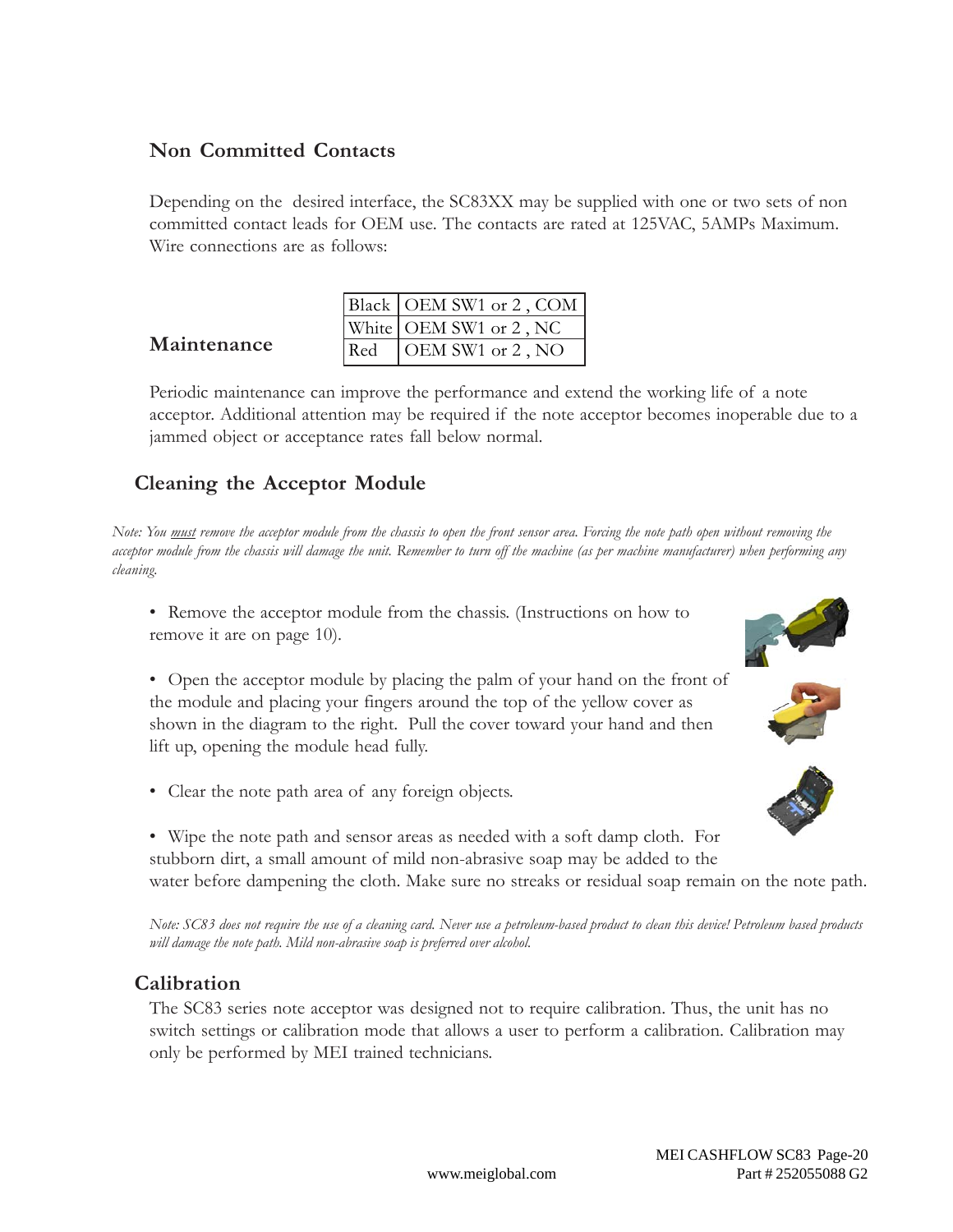### **TROUBLESHOOTING**

### **Diagnostic Codes**

The chart below indicates the 15 color-coded combinations of diagnostic LEDs on the acceptor module. For each color, there is a solid indicator and four flashing combinations. If multiple failure conditions occur, the most severe condition will be displayed.

Red conditions - Hard Fault. One of the note acceptor components needs to be replaced.

Yellow condtions - Soft Fault The operator can correct the issue at the machine.

Green conditions - No Fault No problem with the note acceptor.

| Solid Light<br>Flashing Light               |                                                  |                                                 |  |
|---------------------------------------------|--------------------------------------------------|-------------------------------------------------|--|
| LED Indicators                              | <b>Status</b>                                    | <u>You Need to</u>                              |  |
| Solid Green                                 | Normal                                           | Take no action                                  |  |
| 1 Flash Green                               | Disabled by machine                              | Fix the machine condition                       |  |
|                                             | interface                                        | (e.g. fill the coin hopper)                     |  |
| 2 Flash Green                               | Disabled by network<br>interface (if applicable) | Correct the network<br>condition                |  |
| 3 Flash Green                               | Not Used                                         |                                                 |  |
| 4 Flash Green                               | Not Used                                         |                                                 |  |
| Solid Yellow $\bigcirc$                     | Cashbox not seated or<br>not present             | Re-seat the cashbox                             |  |
| 1 Flash Yellow C                            | Poor acceptance                                  | Clean the acceptor                              |  |
| 2 Flash Yellow $\bigcirc$ $\bigcirc$        | Jam in acceptor                                  | Clear the jam from the<br>acceptor              |  |
| 3 Flash Yellow $\bigcirc \bigcirc \bigcirc$ | Jam in cashbox                                   | Remove the acceptor and<br>try to clear jam     |  |
| 4 Flash Yellow<br>$\bullet$                 | Not Used                                         |                                                 |  |
| Solid Red                                   | Cashbox full                                     | Replace with an empty cashbox                   |  |
| 1 Flash Red                                 | Acceptor fault                                   | Replace the acceptor with<br>a programmed spare |  |
| 2 Flash Red                                 | Interface board<br>hardware fault                | Replace the interface<br>board                  |  |
| 3 Flash Red                                 | Invalid Config. Coupon                           | Edit or Refill another Coupon                   |  |

*Note: By opening the machine door, you will disable the primary interface. The 10-second delay allows you to see a normal condition on the unit prior to the MMI display update.*

Hardware fault Re-program or Replace Interface Card

Replace cashbox

In Calibartion Mode Insert Calibration/ Test Coupon

4 Flash Red  $\bullet$   $\bullet$   $\bullet$  Cash Box Memory Fault

**Green-Yellow-Red Solid Lights Green and Red Flashing**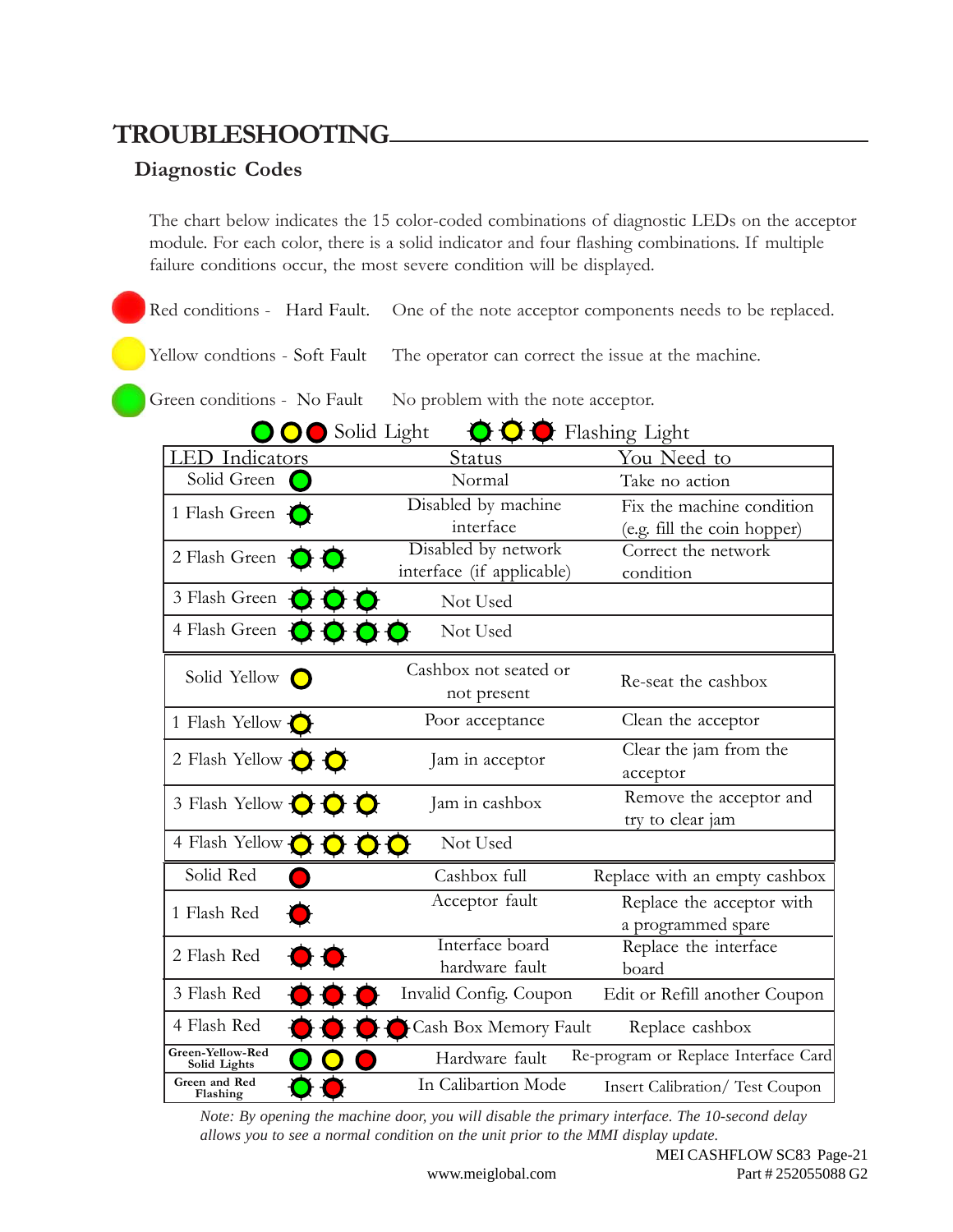#### 1) What are the 3 parts that make up a CASHFLOW<sup>TM</sup> SC83 unit?

A CASHFLOWTM SC83 unit consists of an acceptor module, chassis and cashbox. For more information on these modules refer to page 7 of the CASHFLOW<sup>TM</sup> SC83 Installation & Operation Manual.

#### 2) What purpose do the Cashbox arrows serve?

Arrows highlight a cashbox's position (upright or upside-down). Arrows provide a visual aid to crews who frequently arrange cashboxes by position to signal that they are full or empty.

#### 3) What is the purpose of the USB and 8-pin connectors on the front of the Acceptor Module?

The USB connector is used to connect a CPM (Cashflow Programming Module) to a CASHFLOWTM SC83 unit. The CPM is used to download new software into a CASHFLOWTM SC83. The pupose of the 8-pin connector is to provide appropriate drive voltage and enable signals in some lighted entry guides that get installed on the note acceptor. Some entry guides do not plug into the note acceptor, they plug directly to the host machine.

#### 4) How is software updated in CASHFLOW<sup>TM</sup> SC83 Flash units and PROM units in the field?

Flash versions of CASHFLOWTM SC83 units can be updated in the field by using a CPM (Cashflow Programming Module). PROM versions of CASHFLOWTM SC83 units can be updated by replacing the PROM Chip that is located under the yellow acceptor latch on the acceptor.

#### 5) What is a CPM (Cashflow Programming Module) and how does it work?

A CPM is a yellow handheld device that is programmed by MEI and is used to download software into a CASHFLOWTM SC83 Flash units. The CPM consists of a yellow button, a red and green LED and 2 USB connectors. To use a CPM, first connect a USB harness to the front of a CASHFLOWTM SC83 unit then connect the other end to the CPM. Then press the yellow button and the CPM downloads new software into the CASHFLOWTM SC83 unit. The CPM uses the red and green LEDs to report its status and also gives error messages. For more information on the CPM refer to the CPM User Guide.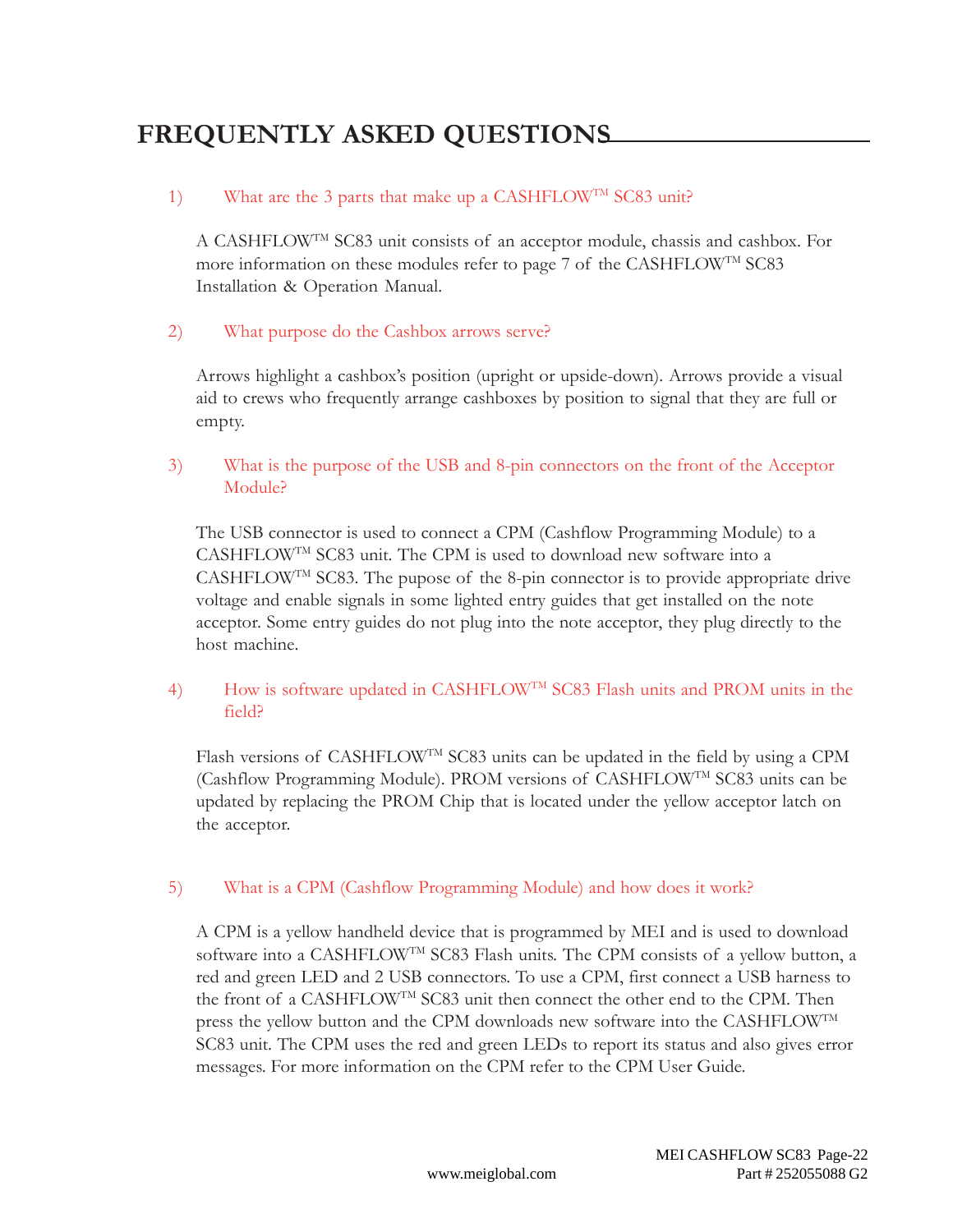6) Can a PPM be used to update software for PROM CASHFLOW<sup>TM</sup> SC83 units?

No. A PPM can only be used to download software into Flash CASHFLOW<sup>TM</sup> SC83 units.

7) How can I tell the difference between a Flash and PROM CASHFLOW<sup>TM</sup> SC83 unit?

On purchased units that have not be modified, PROM CASHFLOW<sup>TM</sup> SC83 units should have a P after the model number. Flash CASHFLOW<sup>TM</sup> SC83 units will not have a designator after the model number.

Examples: SC8302 US (Flash CASHFLOW<sup>TM</sup> SC83 unit) SC8302 P US (PROM CASHFLOW<sup>TM</sup> SC83 unit)

| <b>MMI</b> Indicator | <b>Status</b>                | <b>Activated by</b>                                | <b>Technician Needs:</b>                       |
|----------------------|------------------------------|----------------------------------------------------|------------------------------------------------|
| Green (Solid)        | Normal                       | Normal Power-up                                    | None                                           |
| Green (1 flash)      | Disabled by 1st              | Gaming machine (due                                | Clear the condition on                         |
|                      | interface                    | to other condition like                            | the host machine that                          |
|                      |                              | empty coin hopper).                                | caused the banknote                            |
|                      |                              | This is delayed by 10                              | acceptor to be disabled                        |
|                      |                              | seconds see Note 1                                 |                                                |
| Green (2 flashes)    | No communication by          | No communication by                                | Investigate & Correct                          |
|                      | $2nd$ interface              | 2 <sup>nd</sup> interface (only used               | Issues with 2 <sup>nd</sup> interface          |
|                      |                              | with 2 <sup>nd</sup> interfaces)                   |                                                |
| Green (3 flashes)    | Not used                     |                                                    |                                                |
| Green (4 flashes)    | Not used                     |                                                    |                                                |
| Yellow (Solid)       | Cash Box unseated /          | Cash Box not present.                              | To be able to reset the                        |
|                      | not present                  |                                                    | Cash Box                                       |
| Yellow (1 flash)     | Poor Acceptance              | Need for cleaning                                  | Needs to clean acceptor                        |
| Yellow (2 flashes)   | Jam in Bill Path             | Self evident condition                             | To clear jam and jam rate                      |
|                      |                              |                                                    | on system                                      |
| Yellow (3 flashes)   | Jam in Cash Box              | Self evident condition                             | Need to check Cash Box                         |
| Yellow (4 flashes)   | Not used                     |                                                    |                                                |
| Red (Solid)          | Cash Box Full                | Self evident condition.                            | Need to swap Cash Box                          |
| Red (1 flash)        | Hardware Fault               | Auto-detected failure                              | Need to swap the Acceptor                      |
|                      | (Acceptor)                   | in Acceptor                                        |                                                |
| Red (2 flashes)      | Communications               | Auto-detected failure                              | Need to swap Interface                         |
|                      | Fault                        | in Interface Card                                  | <b>Board</b>                                   |
| Red (3 flashes)      | <b>Invalid Configuration</b> | Coupon not filled                                  | Check Coupon - Edit or                         |
|                      | Coupon                       | correctly.                                         | fill another Coupon                            |
| Red (4 flashes)      | <b>Cash Box Memory</b>       | Auto-detected failure in                           | Need to swap Cash Box                          |
|                      | Fault                        | Cash Box memory system.                            |                                                |
| Green - Red - Yellow | Hardware Fault               |                                                    | Unit not programmed -->Need to use PPM or PROM |
| Solid                |                              | or Interface Card failed -->Replace Interface Card |                                                |
| <b>Green and Red</b> | In Calibration Mode          | Self evident condition                             | <b>Insert Calibration/Test</b>                 |
| Flashing             |                              |                                                    | Coupon                                         |

#### 8) What are the MMI Diagnostic Error Codes (Green, Yellow and Red LED)?

*Note 1: Opening the machine door will disable the primary interface. The 10-second delay is to allow the technician to see a normal condition on the unit prior to the MMI display update to disabled.*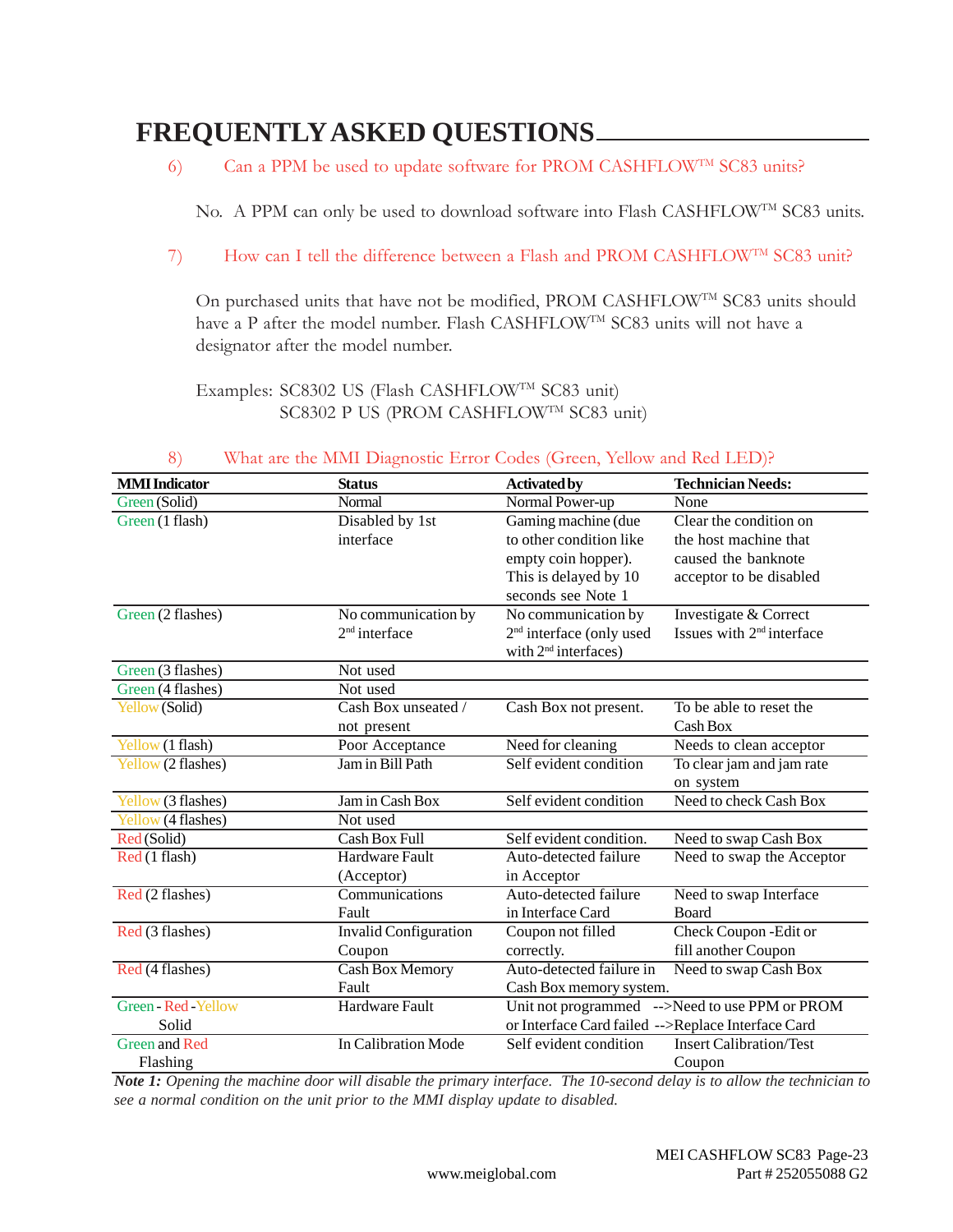#### 9) Can a CASHFLOW<sup>TM</sup> SC83 unit be calibrated in the Field?

A CASHFLOWTM SC83 unit can not be calibrated in the field. The CASHFLOWTM SC83 is designed not require field calibration. Calibration is only required after certain repairs that are done to a CASHFLOWTM SC83 unit. Therefore, only an approved CASHFLOWTM SC83 Service Center are trained to calibrate a CASHFLOW<sup>TM</sup> SC83 unit.

#### 10) What are the differences among model #s?

**SC8300** is a generic unit that has no recognition or interface software installed in it. It also does not have a harness attached to the chassis.

**SC8302** is a Flash unit made to interface to IGT's Netplex machines. It uses the IGT ID024 interface.

**SC8302 P** is a PROM unit made to interface to IGT's Netplex machines. It uses the IGT ID024 interface.

**SC8304** is a Flash unit made to interface to various machines. It uses MEI Opto Isolated EBDS Interface.

**SC8304 P** is a PROM unit made to interface to various machines. It uses MEI Opto Isolated EBDS Interface.

**SC8307** is a Flash unit made to interface to various machines. It uses MEI RS-232 EBDS Interface.

**SC8307 P** is a PROM unit made to interface to various machines. It uses MEI RS-232 EBDS Interface.

#### 11) What are the differences among interfaces?

**MEI EBDS (Extended Bi-Directional Serial) Protocol** is a proprietary MEI protocol specification used to accomplish two-way serial communication between the note acceptor and a host machine. It is not used for interfacing to IGT machines. Open collector EBDS uses opto isolated interface hardware. RS-232 EBDS uses RS-232 level interface hardware.

**IGT Netplex (Serial) Protocol** is proprietary IGT interface used to communicate between the IGT host machine and the note acceptor.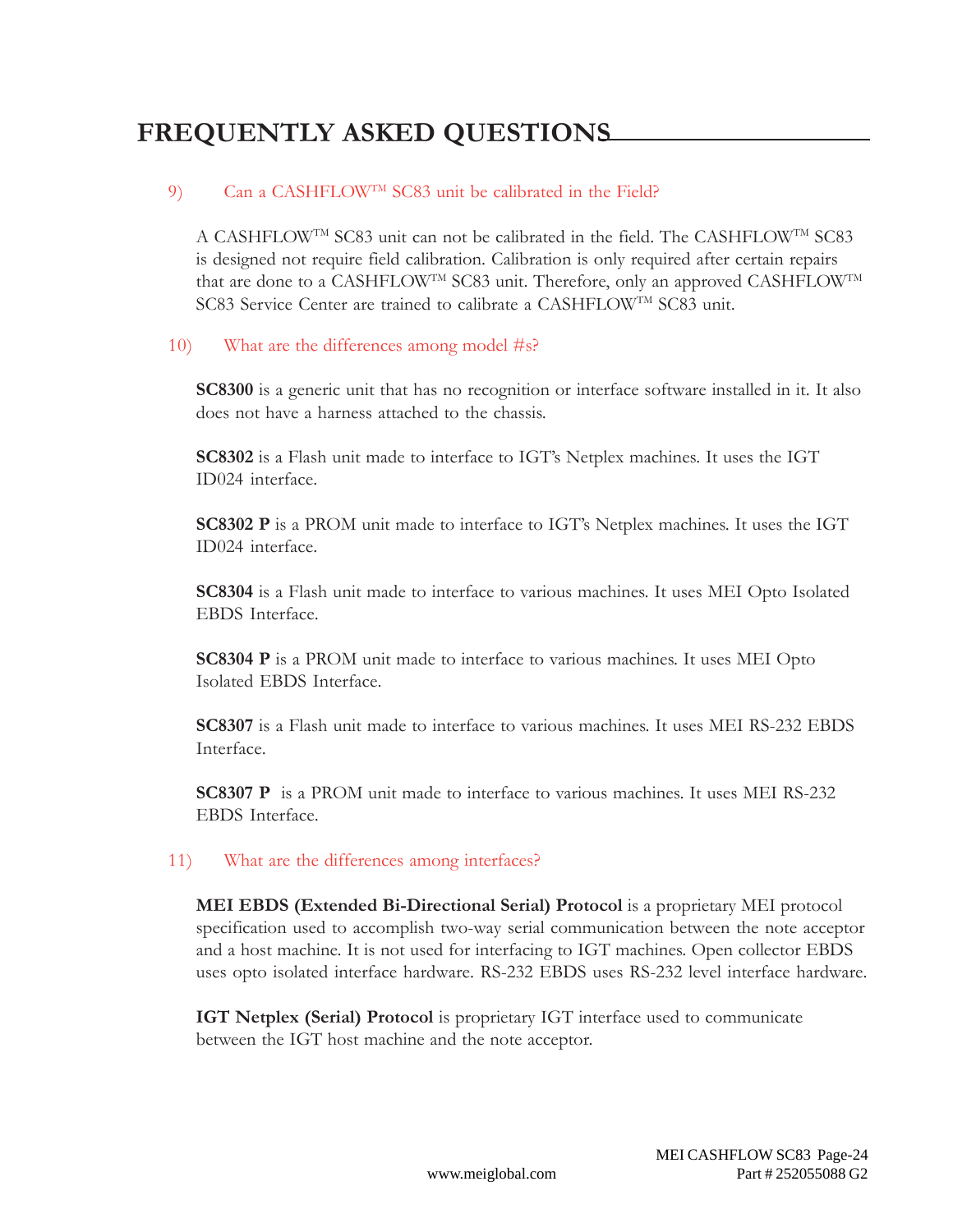### 12) How is a CASHFLOW<sup>TM</sup> SC83 unit manufacturing date determined?

Locate the unit's serial number on the product label. The product label is located on the front of the acceptor module below the entry guide.

The first three digits of the serial number are the date code of the note acceptor. The first two digits indicate the week of the year it was made. The third digit indicates the year of manufacture.

For example: 082 means the unit was manufactured the 8th week of 2002.

13) How and how often should I clean the CASHFLOW<sup>TM</sup> SC83 unit?

The best way to clean a note acceptor is with mild, non-abrasive, diluted cleaning solution sprayed onto a soft cloth and not directly onto the note acceptor. Remove the acceptor and open the note acceptor's mouth. Wipe out the note path. Cleaning should be performed after two years, depending upon use, or if the unit's acceptance rate drops below normal.

### 14) Can I use alcohol to clean a CASHFLOW<sup>TM</sup> SC83 unit?

Alcohol is not the preferred cleaning solution (Refer to Question # 13.).

#### 15) Can I use cleaning cards?

Not necessary! Cleaning cards offer simple preventative maintenance for some note acceptors. Since the CASHFLOWTM SC83 unit is easily opened, more effective cleaning can be accomplished with a soft, lint-free cloth and an appropriate cleaning solution. (Refer to Question # 13.)

#### 16) What is the operating voltage for a CASHFLOW<sup>TM</sup> SC83 unit?

The operating voltage range is +12 to +28 VDC.

### 17) Does a CASHFLOW<sup>TM</sup> SC83 unit have dip switches?

A CASHFLOWTM SC83 unit does not have any dip switches. Notes can be enabled and disabled by using a configuration coupon. Contact MEI for more information.

18) What is the purpose of the red, black and white wires that come out of the main harness?

The wires are connected to an internally mounted switch and are used in conjunction with Player Tracking Systems to identify that a cashbox is present or that it has been pulled. Different combinations allow normally open or normally closed wiring.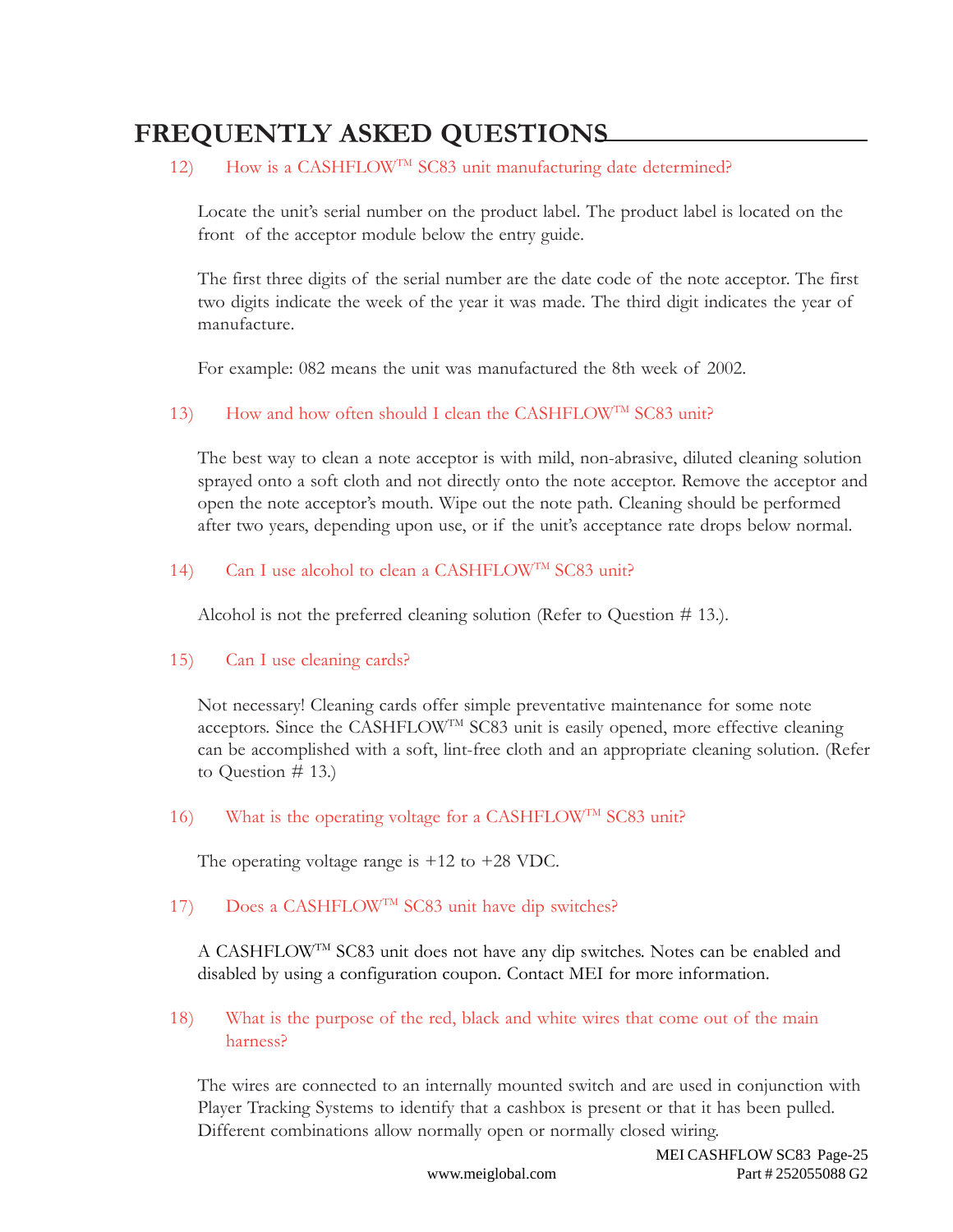#### 19) How do I clear a note jam?

Remove the acceptor by pulling upwards on the release lever located on the front of the acceptor module and pull away from the chassis. Open the acceptor by sliding the yellow acceptor latch forward then clear the note jam.

#### 20) Is it OK to swap acceptors among my machines?

Like model number acceptors may be easily swapped (i.e. SC8302 to another SC8302). Consider the machine denomination and verify that the correct notes are enabled/disabled and that any entry guide place cards display proper denominations. Contact our technician prior to swapping non-like model (i.e. SC8304 to SC8302). Not all non-like models can be swapped.

#### 21) Who can I contact for service on a CASHFLOW<sup>TM</sup> SC83?

Mars Electronics International Eskdale Road Winnersh Triangle Wokingham Berkshire RG41 5AQ United Kingdom Internet: http://www.meiglobal.com